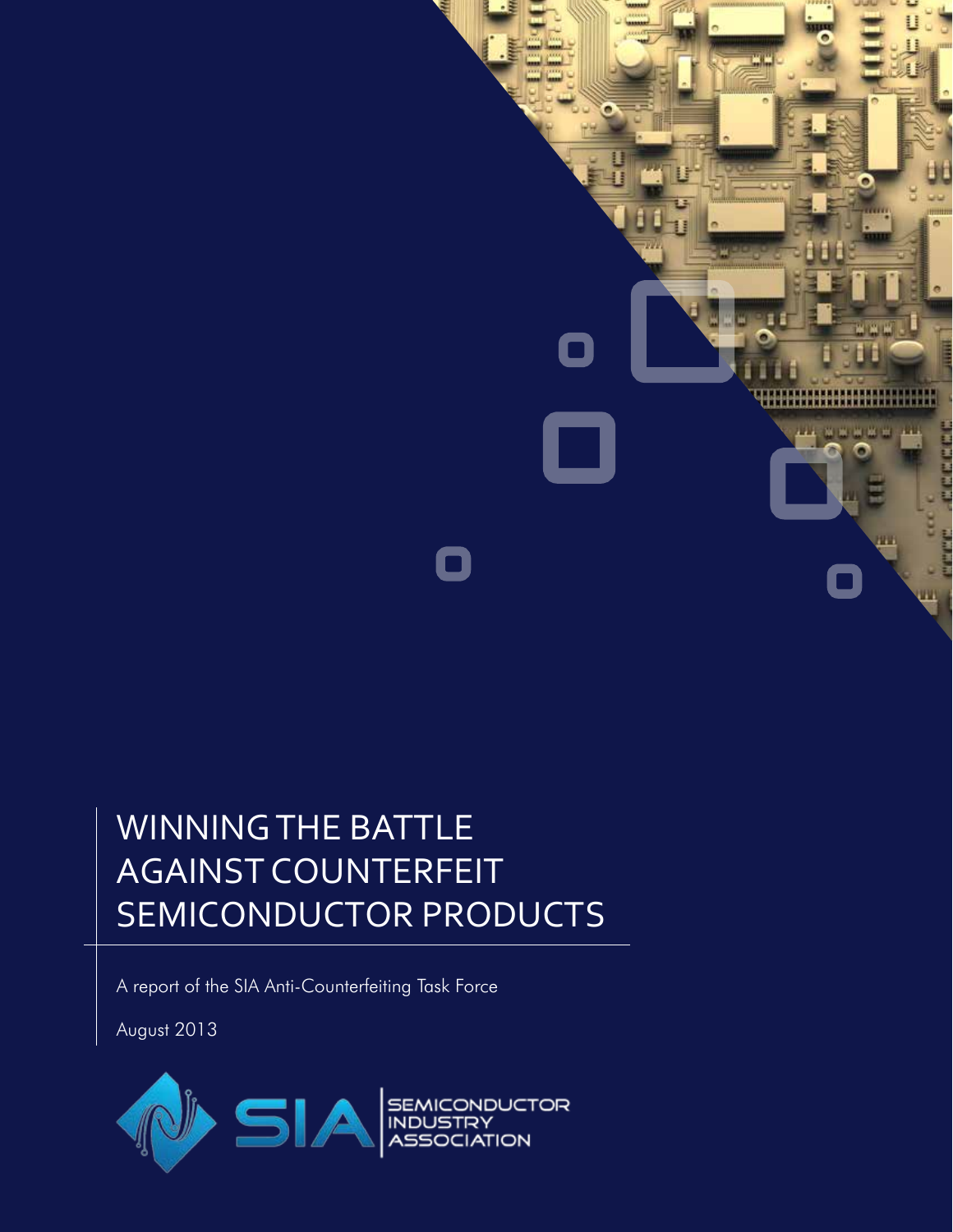# **Winning the Battle Against Counterfeit Semiconductor Products**

## *SIA Anti-Counterfeiting Task Force*

## *August 2013*

## **Executive Summary**

As with every type of product, ranging from jewelry to wine to currency, semiconductor products can be counterfeited. Semiconductors are the "brains" inside critically-important electronic systems, including healthcare and medical equipment, electric power grids, communications systems, automotive braking and airbag systems, and military and aerospace systems. Because they control the operation of these and other vital electronics, counterfeit semiconductor components pose major risks to the health, safety, and security of people worldwide. Often harvested from electronic waste (e-waste), most counterfeit semiconductors are components re-marked to indicate they are newer than the original units or they perform to a higher standard. Semiconductor companies and their Authorized Distributors, Authorized Resellers, and Authorized Aftermarket Distributors/Manufacturers have extensive, proven controls to ensure products are properly manufactured, tested, handled, and stored to prevent failures. Counterfeiters have few if any such controls. The result is that, unlike legitimate semiconductors from authorized sources, counterfeits and other semiconductors available from nonauthorized sources often have low quality and poor reliability.

Due to the dangers posed by counterfeits, the Semiconductor Industry Association (SIA) Anti-Counterfeiting Task Force (ACTF) continuously works to curtail the supply and demand for these illegal products and to educate customers on how to avoid purchasing counterfeits. The ACTF works closely with government agencies worldwide, including Customs and other law enforcement agencies, to identify and stop parties involved in manufacturing or trafficking in counterfeit goods. In addition, the ACTF has been instrumental in driving anti-counterfeiting legislation, regulations, and policies. The ACTF conveys counterfeit component avoidance strategies via conferences, webinars, and white papers.

Counterfeit semiconductor products have proliferated due to poor purchasing and supply chain practices. Counterfeit components reported to SIA member companies and reported through the Government-Industry Data Exchange Program (GIDEP) consistently involve purchases from open market sources that are not authorized by the Original Component Manufacturers (OCMs) to manufacture or sell semiconductor products. The open market includes independent distributors, brokers, and on-line component exchanges that obtain products from a wide range of suppliers. Unfortunately, some suppliers either intentionally or unknowingly introduce counterfeits into the open market supply chain.

The only way to ensure that semiconductor components are authentic, and have optimal quality and reliability levels, is to buy them exclusively through authorized sources. The upfront costs of products purchased through authorized sources are sometimes higher than those offered by open market sources. However, products purchased through authorized sources are usually more cost effective in the long term, since they have superior quality and reliability levels, and carry full factory warranties.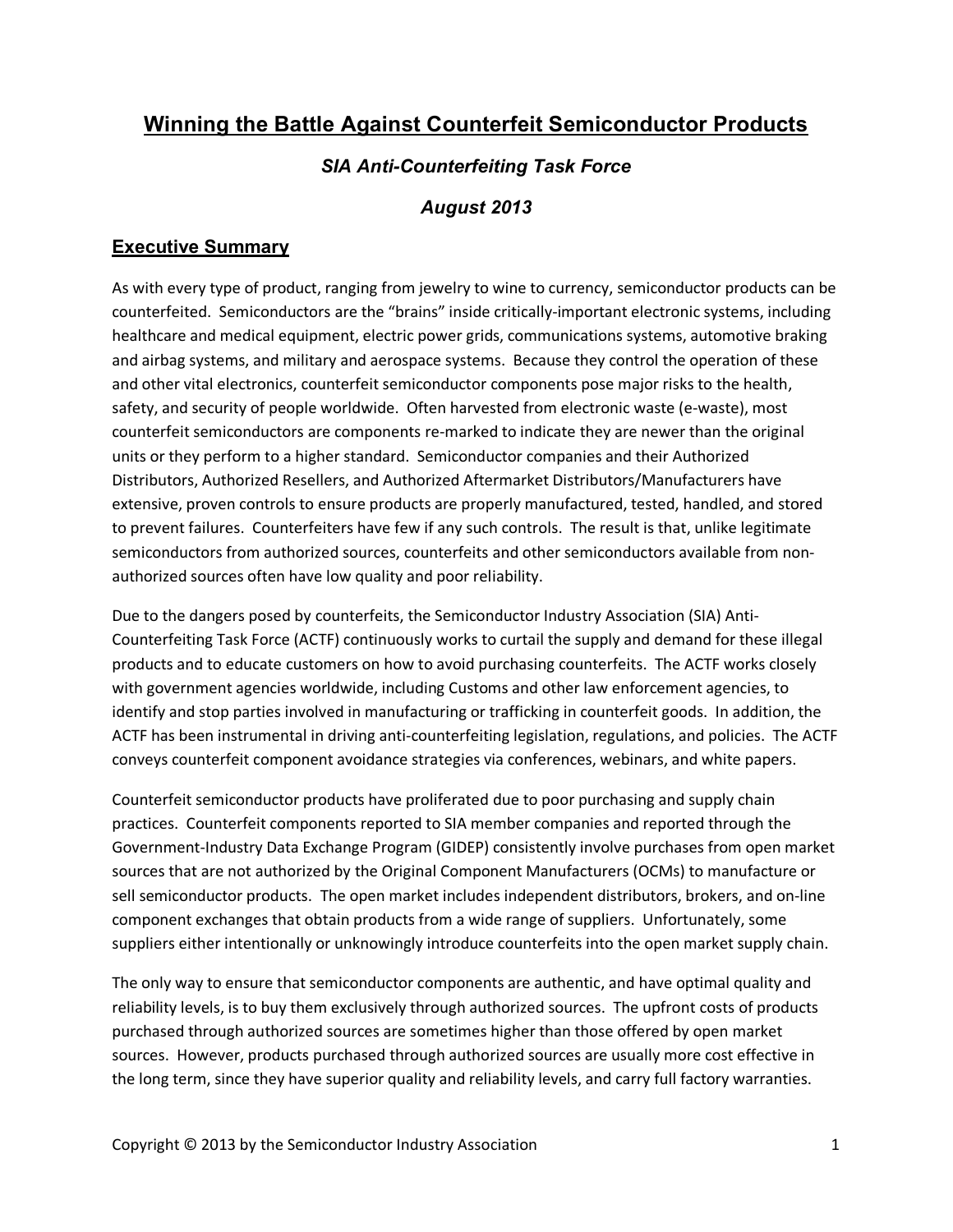## **Table of Contents:**

Note: Sections are hyperlinked to immediately take readers to the sections of most interest.

- **I. [Background on Counterfeit Semiconductors](#page-2-0)**
- **II. [Overview of the Semiconductor Industry](#page-4-0)**
- **III. [The Semiconductor Industry Association](#page-5-0)**
- **IV. [How Counterfeit Semiconductors Threaten Health, Safety, and Security](#page-5-1)**
- **V**. **[How Counterfeit Semiconductors Cause Economic Harm](#page-6-0)**
- **VI. [Prevalence of Counterfeit Semiconductors](#page-7-0)**
- **VII. [Manufacturing of Legitimate vs. Counterfeit Semiconductors](#page-9-0)**
- **VIII. [Quality/Reliability of Legitimate vs. Counterfeit Semiconductors](#page-12-0)**
- **IX. [Authenticity Determinations](#page-16-0)**
- **X. [Authenticity Does Not Guarantee Performance and Reliability](#page-18-0)**
- **XI. [How Authorized Supply Chains Prevent Counterfeit Infiltration](#page-18-1)**
- **XII. [How Counterfeits Can Enter Non-Authorized Supply Chains](#page-19-0)**
- **XIII. [How to Avoid Counterfeit Legacy Products](#page-20-0)**
- **XIV. [ACTF Strategies and Initiatives to Combat Counterfeits](#page-21-0)**
- **XV. [Summary of How to Win the Battle Against Counterfeit Semiconductors](#page-24-0)**
- **XVI. [References](#page-25-0)**
- **XVII.[Acknowledgements](#page-27-0)**

## <span id="page-2-0"></span>**I. Background on Counterfeit Semiconductors**

Reports of counterfeit semiconductors first became widespread during the 1997-2000 dot-com boom, but counterfeit semiconductors have been around since at least the 1970s. Although counterfeit semiconductors are not a new problem, there is no universally-accepted definition of counterfeit electronic components. In January 2010, the Bureau of Industry Security, which is part of the US Department of Commerce, published a report that defined a counterfeit electronic part as *"one that is not genuine because it: is an unauthorized copy; does not conform to original OCM design, model, or performance standards; is not produced by the OCM or is produced by unauthorized contractors; is an*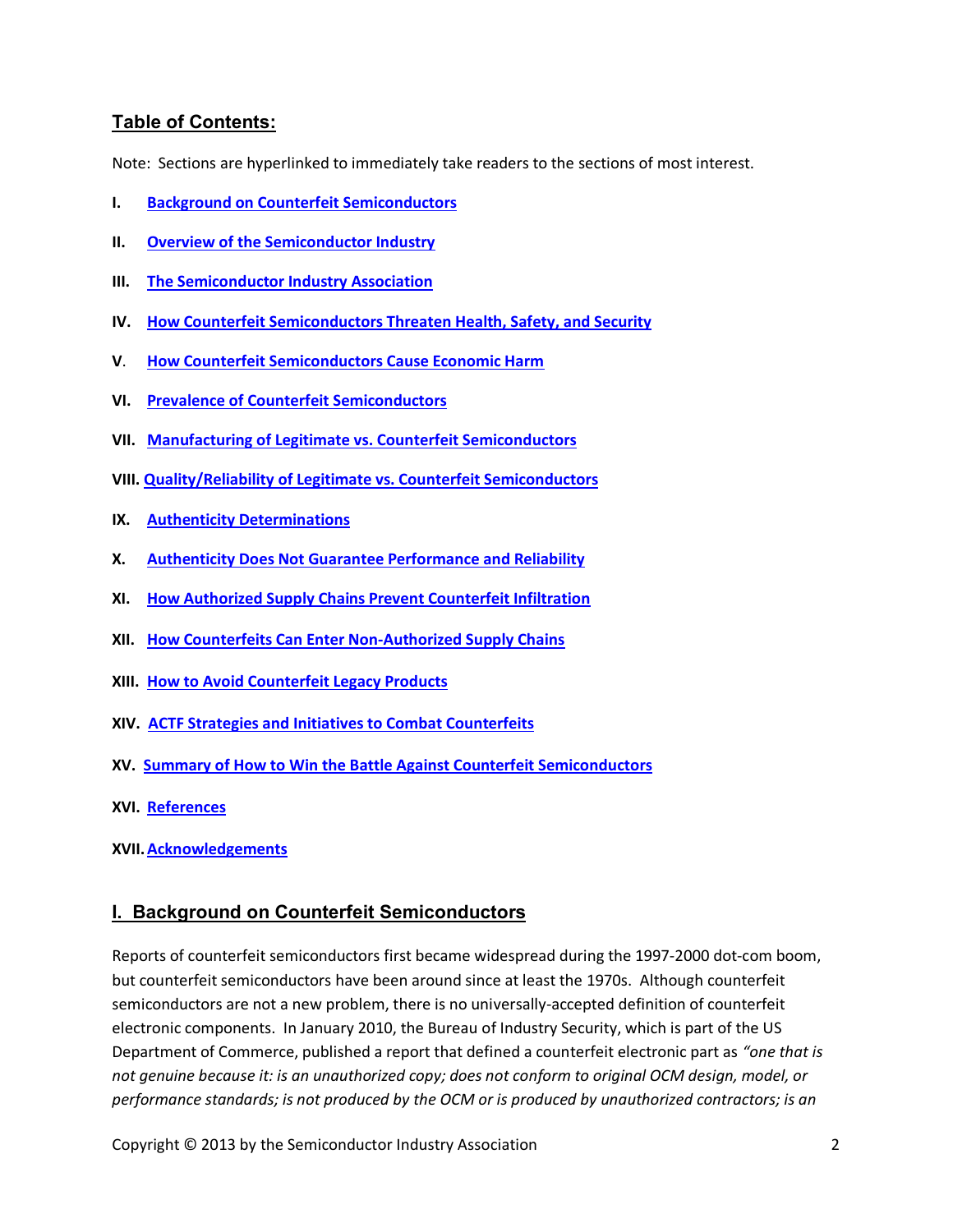*off-specification, defective, or used OCM product sold as "new" or working; or has incorrect or false markings or documentation, or both."* [Reference 1.] This is an excellent definition for a counterfeit semiconductor, albeit rather lengthy. A task force of experts on counterfeit semiconductors from six worldwide semiconductor industry associations has agreed on the following more concise definition: "*Semiconductor counterfeiting is considered the act of fraudulently manufacturing, altering, distributing, or offering a product or package that is represented as genuine."* As with other counterfeit goods, counterfeiters are trying to trick purchasers into thinking they are buying legitimate products.

Until media coverage of counterfeit semiconductors became widespread in recent years, most people in the semiconductor and electronics industries had little or no awareness of counterfeit semiconductors. The prevailing view was that semiconductor products were too difficult and too expensive to counterfeit, and that the supply chain for semiconductors minimized the likelihood of counterfeits being introduced. While this view had some validity many years ago, four major changes since the mid-1990s have allowed counterfeit components to proliferate:

- 1. The dot-com boom in the late 1990s and subsequent periods of strong semiconductor demand resulted in extended lead-times and rising prices for semiconductor components that made these components attractive to counterfeiters.
- 2. Increased environmental awareness resulted in electronics waste (e-waste) no longer always ending up in landfills. Instead, electronic components were often removed from scrap circuit boards sent for "recycling," and some of these used components were then refurbished and remarked to indicate they were new and/or higher performing components.
- 3. Tens of thousands of independent distributors and brokers worldwide established Internet sites to buy and sell semiconductor products outside of the traditional supply chain of OCMs and their Authorized Distributors/Resellers. As with other industries, the Internet and electronic commerce have facilitated the sale of counterfeit and otherwise questionable components due to the ease and speed at which companies and individuals can establish professional-looking Internet sites and then quickly change company names, web addresses, contact information, etc. in an effort to avoid liability.
- 4. Component purchasers increasingly focused on price and availability, often ordering semiconductor products from Internet-based brokers and on-line exchanges offering the lowest prices and "immediate" delivery.

While in the 1970s and 1980s there were negligible counterfeit semiconductors in the supply chain, beginning in the late 1990s, the combination of the above developments allowed counterfeit semiconductors to proliferate. Many Original Equipment Manufacturers (OEMs) and their Contract Manufacturers (CMs) were oblivious to the risks of counterfeit components until they encountered high failure rates in their production lines and/or large warranty claims that were subsequently found to be due to counterfeits. OEMs and CMs have understandably been reticent to publicize their problems and associated financial losses due to counterfeit components, but these losses can be huge. In addition,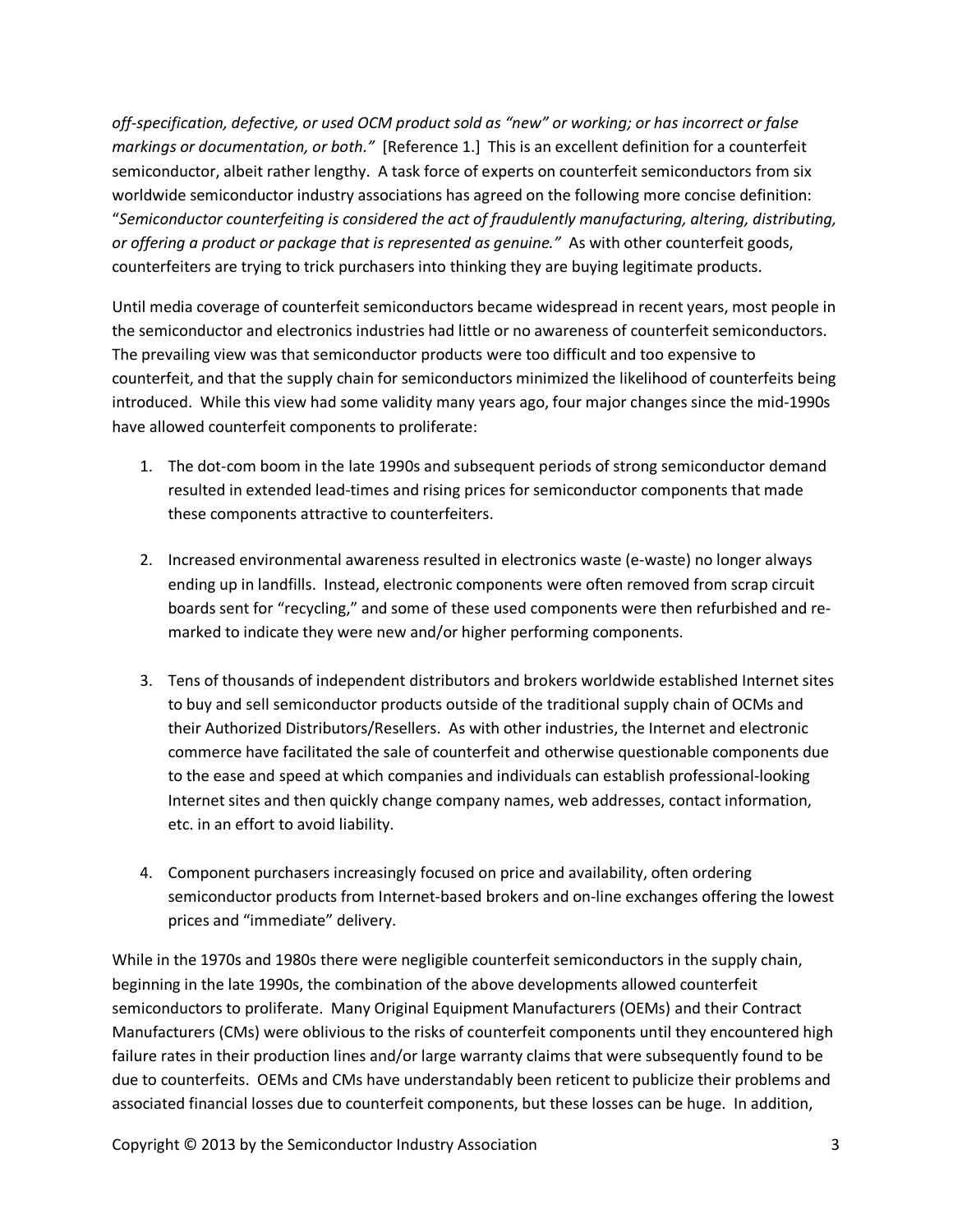field failures of electronic systems due to counterfeit components can severely damage the reputations of OEMs that otherwise provide reliable products. Fortunately, OEMs and CMs are able to easily avoid counterfeits by always buying semiconductor components either directly from OCMs or directly from OCMs' Authorized Distributors/Resellers. Many component buyers are not aware that older, out-ofproduction products that are not available through most OCMs' Authorized Distributors/Resellers, are still generally available through Authorized Aftermarket Distributors/Manufacturers who buy end-ofproduction products and/or obtain licensing to reproduce the original products. These Authorized Aftermarket Distributors/Manufacturers of legacy products literally have billions of older products that meet all of the storage, handling, transportation, performance and reliability requirements of the OCM. In many cases, these products are available for immediate delivery.

# **II. Overview of the Semiconductor Industry**

Semiconductors are the "brains" inside an incredibly diverse range of end products and systems. These include products for:

- <span id="page-4-0"></span> Everyday communications and entertainment: Computers, servers, cell phones, video games, digital cameras and camcorders, televisions, security systems, electronic tolls, networking, etc.;
- Healthcare and medical equipment: Patient monitoring including bedside-to-server data exchange systems, medical imaging including x-ray and CAT scan systems, pacemakers and defibrillators, blood pressure and heart rate monitors, robotic surgery equipment, etc.;
- Critical infrastructure: Electric power grids including nuclear and solar power generation systems, banking and stock market systems, local and national communication networks, emergency response systems, etc.;
- Industrial and automation systems: Motor control systems, thermal and vibration sensors, factory control systems, electronic test and measurement, environmental monitoring, etc.;
- Transportation systems and controls: Engine controls, braking systems, air bag systems, seat belt tensioners, collision avoidance radar, GPS navigation systems, train control systems, traffic lights, etc.; and
- Aerospace and defense: Navigation systems, flight control and radar systems, identification friend or foe (IFF) systems, space and satellite communication systems, missile systems, defense electronics, etc.

Semiconductor components are classified as either discrete devices, such as diodes and individual transistors, or Integrated Circuits (ICs), which consist of multiple transistors and other devices that are interconnected on one or more "chips" to form an electronic circuit. Discrete devices are sold in chipform, wafer-form, or package-form, and they only have two or three electrical terminals. Average Selling Prices (ASPs) for a single discrete semiconductor range from less than one cent to hundreds of dollars. ICs are available in chip-form and wafer-form as well as a very wide range of package styles and sizes, with package pin/package solder ball counts ranging from just two to several thousand, depending on the complexity of the IC. Transistor counts for a given IC range from single-digits to hundreds of millions. Not surprisingly, given the extremely wide range in IC complexities and IC packages, ASPs for a single IC range from a few cents to tens of thousands of dollars.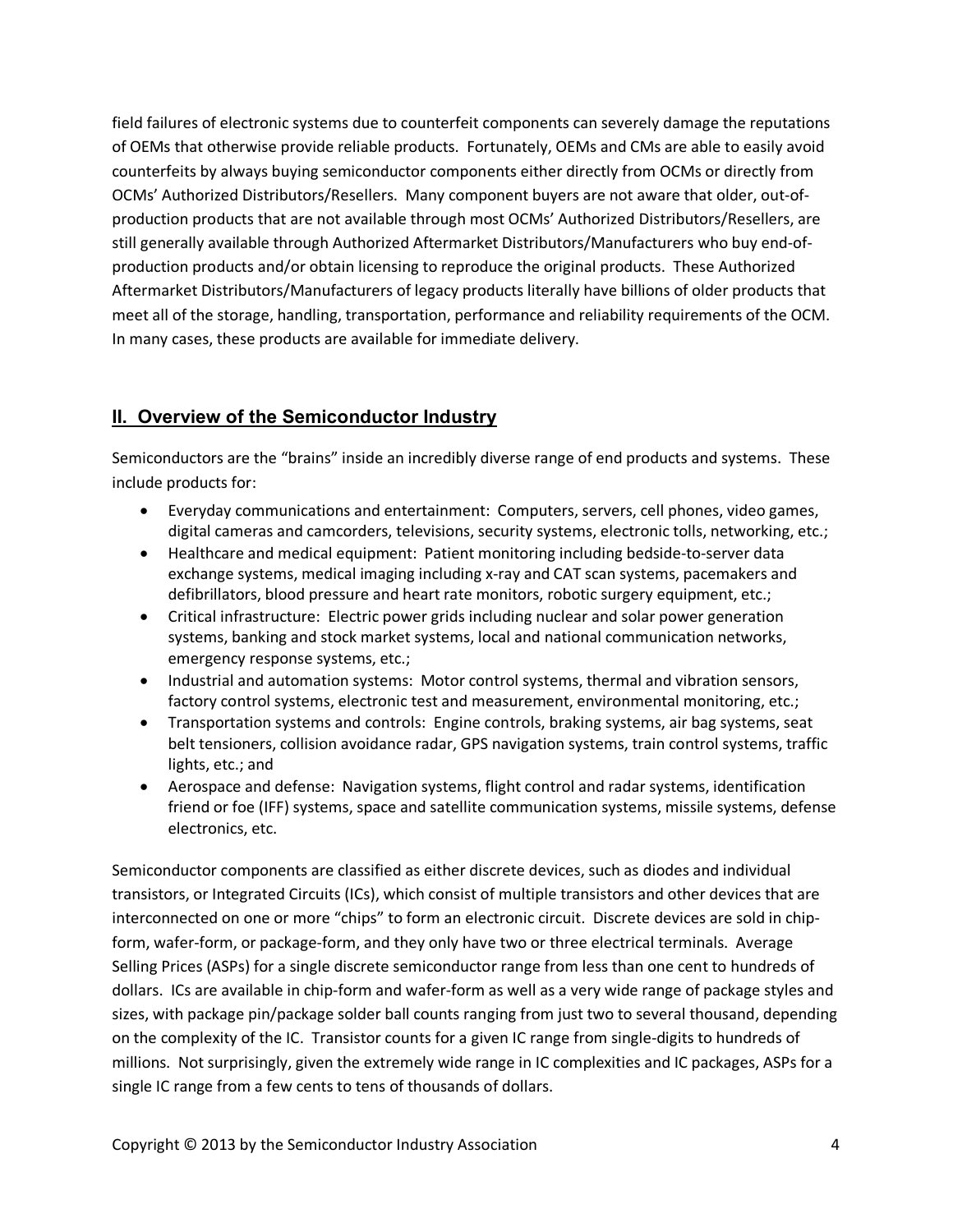# <span id="page-5-0"></span>**III. The Semiconductor Industry Association [Reference 2]**

SIA is the voice of the US semiconductor industry, one of America's top export industries and a bellwether of the US economy. Semiconductor innovations form the foundation for America's \$1.1 trillion technology industry affecting a US workforce of nearly 6 million people. Founded in 1977 by five microelectronics pioneers, SIA unites companies that account for 80 percent of the semiconductor production of this country. Through this coalition SIA seeks to strengthen US leadership of semiconductor design and manufacturing by working with Congress, the Administration and other key industry groups. The SIA works to encourage policies and regulations that fuel innovation, propel business and drive international competition in order to maintain a thriving semiconductor industry in the United States. More information on SIA is available at [http://www.semiconductors.org](http://www.semiconductors.org/).

# <span id="page-5-1"></span>**IV. How Counterfeit Semiconductors Threaten Health, Safety, and Security**

Due to the widespread use of semiconductors in a myriad of applications worldwide, counterfeit components pose major threats to the health, safety, and security of everyone that relies on electronics. While consumers do not usually buy semiconductor components directly, most people routinely use electronic products as well as infrastructure and other systems that require reliable embedded semiconductors to function properly over time. Each of these products and systems typically uses dozens, hundreds, or even thousands of semiconductor components. The failure of a single counterfeit semiconductor component in one of these products or systems can have catastrophic consequences. OEMs that sell electronic products and systems are reluctant to disclose incidents of counterfeit components causing failures since this can damage their reputations. However, known incidents of counterfeits causing or potentially causing health, safety, and security issues include:

- 1. A counterfeit semiconductor component was identified in an Automated External Defibrillator (AED), resulting in a defibrillator over-voltage condition. Failure to detect and address this issue could have resulted in improper electrical shocks being applied to heart attack victims, thus jeopardizing their lives.
- 2. A counterfeit semiconductor component caused a fire in the control circuitry in a vacuum cleaner for residential use. This fire was successfully contained, but it had the potential to result in major property damage or even loss of life.
- 3. A counterfeit semiconductor failed in a power supply used for airport landing lights. This did not result in any reported airline take-off or landing incidents, but the potential for such incidents was obvious.
- 4. A broker shipped counterfeit microcontrollers intended for use in braking systems in high-speed trains in Europe.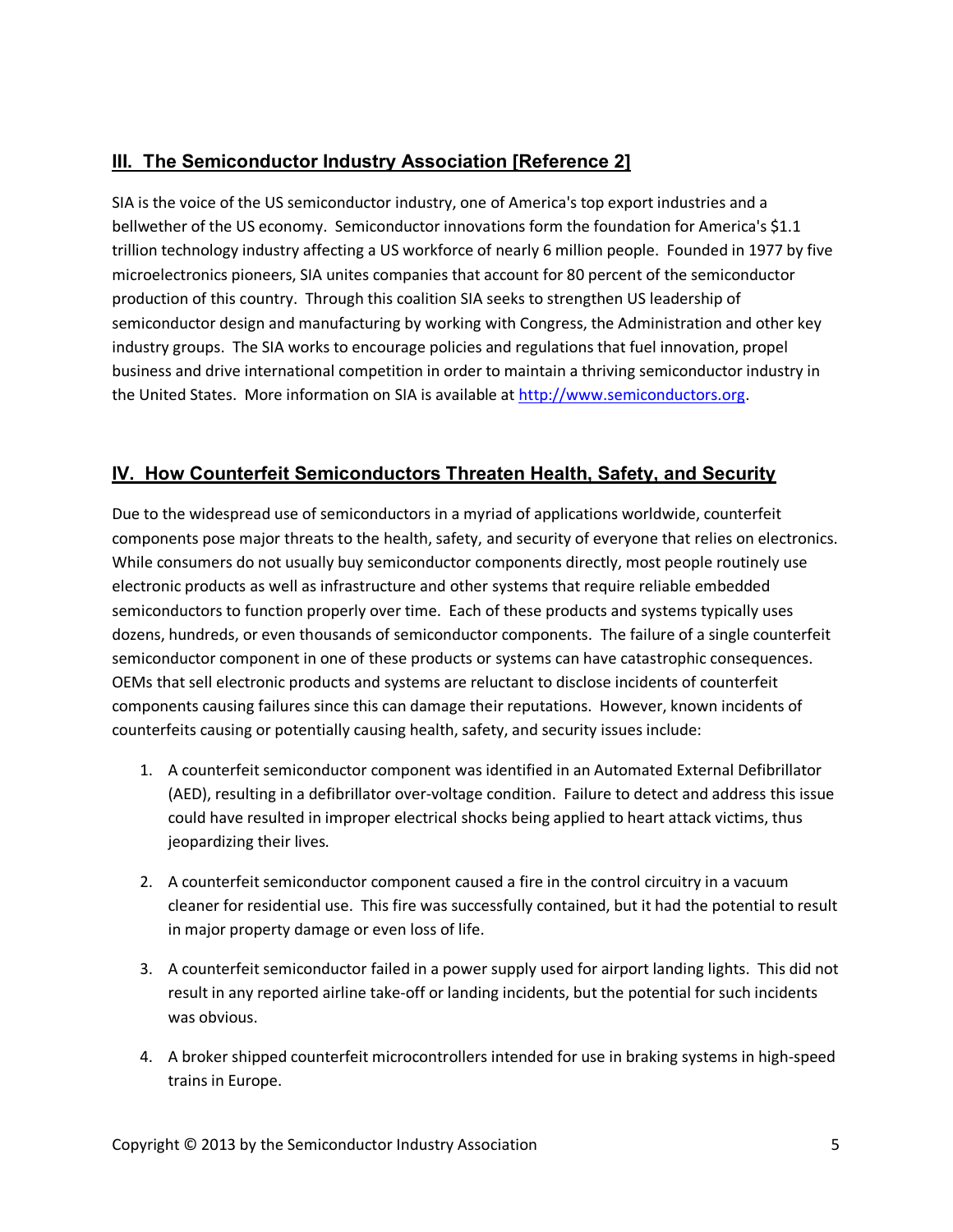- 5. A broker shipped counterfeit microprocessors intended for use in automated medication applications, including intravenous (IV) drip machines.
- 6. A broker shipped counterfeit voltage regulators intended for use in automotive braking systems and automotive airbag deployment systems.
- 7. A broker shipped counterfeit semiconductors intended for use in radiation detectors that emergency responders would use in cases of a nuclear power accident.
- 8. A broker shipped counterfeit semiconductors intended for use in nuclear submarines.

The preceding examples represent just a fraction of the incidents where counterfeit semiconductor components jeopardize the health, safety, and security of the general public worldwide. While some counterfeited products, such as jewelry and apparel, do not endanger consumers, counterfeit semiconductors can be particularly dangerous depending on their end application. This is why it is so critical that semiconductor components be procured exclusively through authorized sources.

# <span id="page-6-0"></span>**V. How Counterfeit Semiconductors Cause Economic Harm**

In addition to jeopardizing health, safety, and security, counterfeit semiconductors cause significant harm to the economy. Semiconductor companies spend tens of billions of US dollars per year developing, manufacturing, and supporting products that will operate reliably for many years in customer applications. In contrast, counterfeiters spend minimal money developing and "manufacturing" products, and they provide no post-sales customer support. When an Original Component Manufacturers' products are counterfeited, the low quality and poor reliability of the counterfeit components can cause damage to an OCM's reputation, especially if the parties that experience failing components do not realize that these components are counterfeit. This damage to an OCM's reputation can result in loss of business even though the "manufacture" and sale of the counterfeits was completely outside the control of the OCM.

Due to their low-cost operations based on theft of OCMs' Intellectual Property (IP), counterfeiters can usually undercut the Average Selling Prices (ASPs) of OCMs and their Authorized Distributors. While component purchasers may think they are getting a good deal in terms of pricing and/or availability by turning to the open market and ordering components based on quick Internet searches, there are no assurances that these components are consistently authentic and reliable. Just one counterfeit semiconductor component in an electronic system can cause the entire system to completely fail unexpectedly during end-customer use. If this system is a video game console or an electronic toy, the economic consequences of failure are minimal. However, if this system is a computer server for financial transactions or a control system for electric power grids, the economic damage from failures can be very substantial.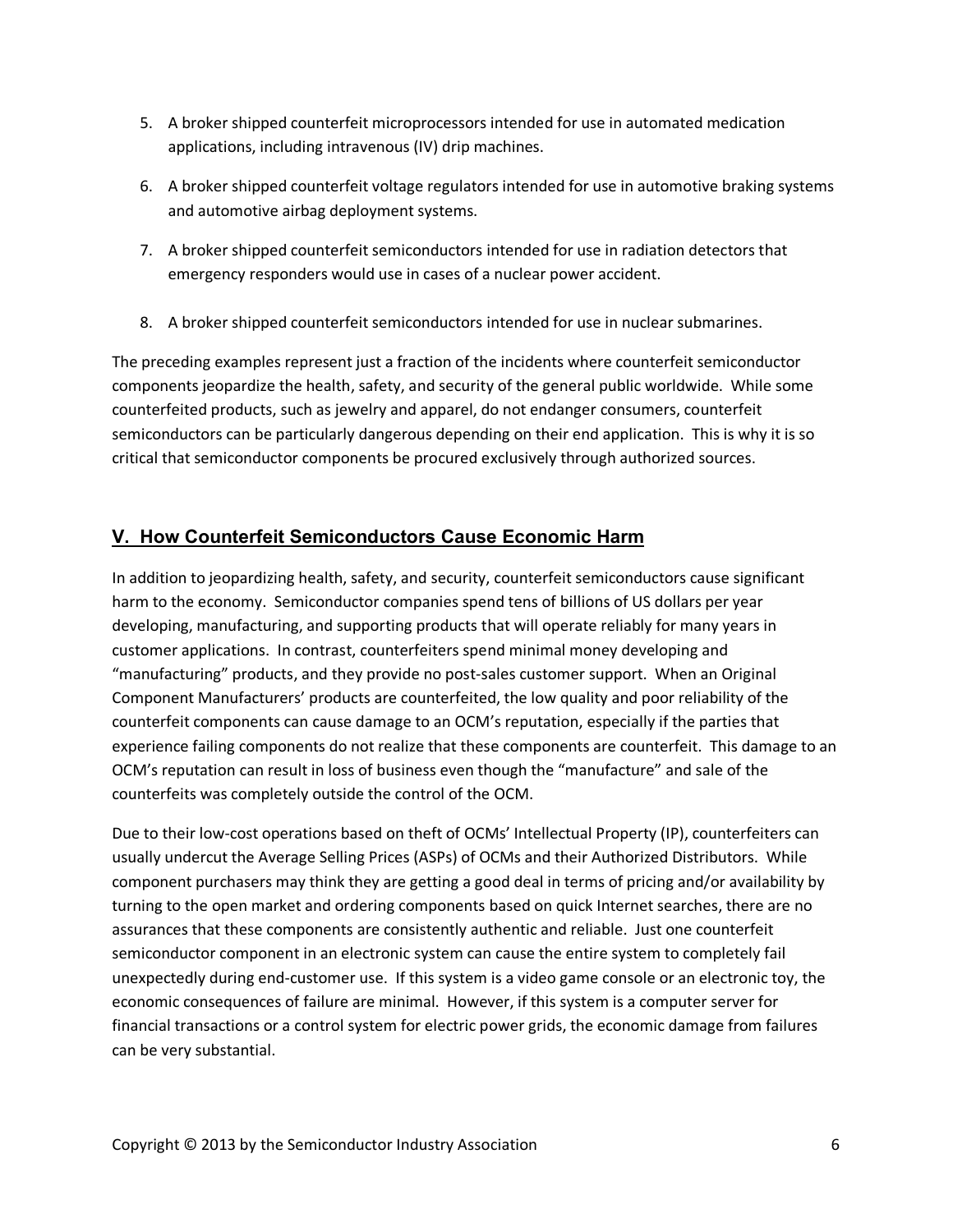Components bought through the open market carry no factory warranties, and most non-authorized sources are too small to be in a financial position to pay large liability claims stemming from high rates of OEM system failures caused by counterfeit components. Thus, component purchases from the open market that are initially viewed as inexpensive can turn into an extremely costly mistake, particularly if system failures result in millions of dollars in warranty expenses and/or liability claims against the OEM or their CM. Moreover, the cost of high failure rates on electronic systems due to counterfeit components can be even greater if these failures result in major damage to the OEM's/CM's reputation and the loss of future business. The economic harm can be almost incalculable if counterfeit semiconductors result in critical infrastructure failure or if counterfeits in safety-critical electronic equipment cause loss of life. The OEMs/CMs can avoid these major risks by always buying components directly from OCMs or directly from their Authorized Distributors/Resellers. By avoiding counterfeits and otherwise inferior products by adopting procurement policies requiring purchases through authorized sources, the OEMs/CMs will protect the health, safety, and security of everyone that depends on reliable electronic products and systems on a daily basis.

Individuals and companies involved in the sale of counterfeit components/electronic systems to the US Department of Defense (DoD) can face nearly unlimited financial liabilities along with severe criminal penalties. Section 818 of the National Defense Authorization Act for Fiscal Year 2012 (NDAA) requires defense contractors to establish effective policies and procedures to detect and avoid counterfeit components. [Reference 3.] Even if defense contractors have implemented comprehensive safeguards against counterfeits, they may be financially liable for all costs associated with completely remediating any issues stemming from counterfeit components in electronic systems. As detailed in Section IX, authentication determinations on suspect components are difficult to make and are often erroneous. Consequently, most counterfeit mitigation programs will not be effective unless they require that component purchases be exclusively through authorized sources. If counterfeit components are incorrectly deemed authentic and integrated into complex military systems deployed worldwide, the financial costs may be enormous to replace suspect or confirmed counterfeits. Thus, any savings that defense OEMs or their CMs may have realized by purchasing semiconductor components from the open market would be dwarfed by the costs of replacing previously-installed counterfeit components in fielded military systems. Moreover, the reputations of defense contractors and their suppliers involved in counterfeit issues can be badly damaged. NDAA Section 818 and subsequent related legislation cover additional provisions including reporting requirements for suspect counterfeit components and criminal penalties for trafficking in counterfeit goods and services. For example, per Section 818, an individual who intentionally traffics in counterfeit goods to the DoD can be fined up to \$2 million and/or imprisoned for up to 10 years, double the penalties under previous laws. [Reference 3.]

#### <span id="page-7-0"></span>**VI. Prevalence of Counterfeit Semiconductors**

As with most illegal activity, accurately determining the magnitude of semiconductor counterfeiting is not possible. However, the data that exists on semiconductor counterfeiting clearly shows that this is a major issue: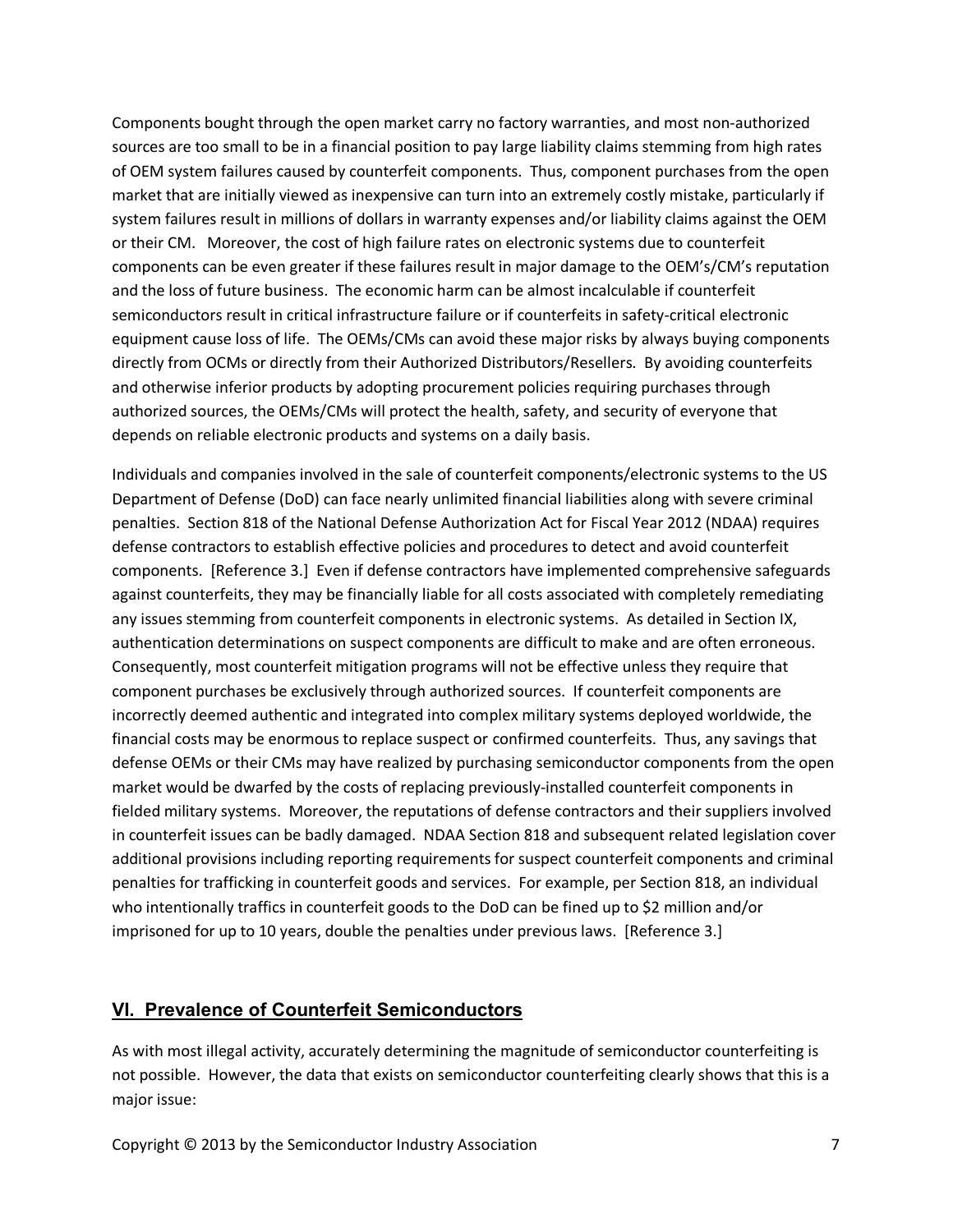- 1. Over a three week period in November/December 2007, United States Customs and Border Protection (CBP) and European Union Customs seized over 360,000 counterfeit integrated circuits and computer network components bearing more than 40 different trademarks as part of "Operation Infrastructure," the first joint intellectual property rights enforcement operation undertaken by CBP and the European Union. [Reference 4.] Following this success, at SIA's request, CBP initiated Operation Infrastructure II and in May/June 2008 seized 420,000 counterfeit ICs and computer networking components bearing 50 different trademarks. [Reference 5.] Considering that these enforcement operations were for only a few months, did not cover all US ports, and likely did not capture 100% of the counterfeits entering the agency's targeted ports, the total counterfeit semiconductors imported that year was many multiples of the 780,000 seized components.
- 2. In April 2012, market research firm IHS iSuppli reported that "The five most prevalent types of semiconductors reported as counterfeits represent \$169 billion in potential risk per year for the global electronics supply chain." [Reference 6.]

The US government has been particularly interested in quantifying the extent of counterfeits entering the military end-use segment of the market.

- 1. In January 2010, the Bureau of Industry Security (part of the US Department of Commerce) published a report that highlighted "an increasing number of counterfeit incidents being detected, rising from 3,868 incidents in 2005 to 9,356 incidents in 2008." This finding was based on a survey of 387 companies and organizations in the defense industrial base. [Reference 1.]
- 2. In November 2011, the Senate Armed Services Committee (SASC) issued a Background Memo detailing the investigation by SASC staff that "uncovered approximately 1,800 cases of suspect counterfeit electronic parts being identified by some companies in the defense supply chain, with the total number of suspect parts exceeding 1 million." [Reference 7.]
- 3. In November 2011, during an SASC hearing, SIA President Brian Toohey provided oral testimony that "Experts have estimated that as many as 15 percent of all spare and replacement semiconductors purchased by the Pentagon are counterfeit. Overall, we estimate that counterfeiting costs US-based semiconductor companies more than \$7.5 billion per year, which translates into nearly 11,000 lost American jobs." [Reference 8.]

The military end-use segment is particularly prone to counterfeits because of the price gap between military and commercial components and because of a greater reliance on legacy products. However, the significant numbers of counterfeits documented in this segment that represents less than one percent of the worldwide semiconductor market is indicative of the very large number of counterfeits in the total market.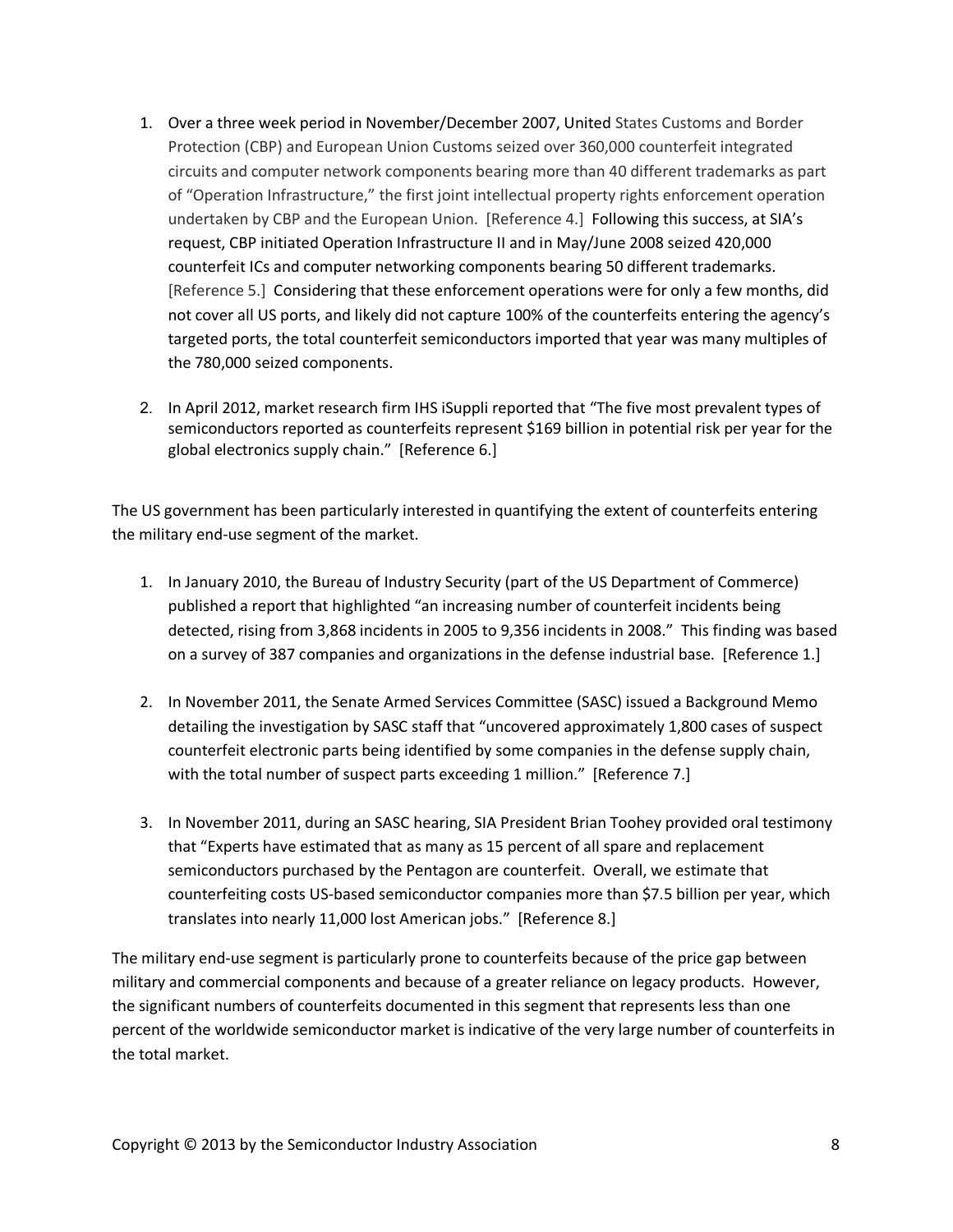## <span id="page-9-0"></span>**VII. Manufacturing of Legitimate vs. Counterfeit Semiconductors**

Due to the critical importance of having electronic products and systems function as expected for many years, semiconductor companies spend billions of dollars per year to design and manufacture products to the highest quality and reliability levels. Semiconductor manufacturing consists of four high-level steps: wafer fabrication, package assembly, electrical test/burn-in, and final packing/boxing.

- 1. **Wafer fabrication occurs in some of the cleanest, most advanced, and most expensive factories (referred to as "fabs") in the world.** A new, advanced-technology wafer fab that can process 12" wafers patterned with nanometer-scale feature sizes costs several billion dollars. The wafer fabrication process transforms a "bare" wafer (a thin, round, high-purity slice of an ingot made from a semiconductor material such as silicon or gallium arsenide) into a fullypatterned wafer typically consisting of hundreds or thousands of small, identical circuits or "chips" separated by narrow lines called streets. The circuits consist of layers including diffusions/implants (where the conductivity of the semiconductor surface is increased), dielectrics (nonconductors), metallization and vias (horizontal and vertical conductors), and a final glass-like layer (a protective insulator). Each new layer is built upon the previous layer using a complex, repetitive process based on depositing (adding) and/or etching (removing) materials. A process called photolithography is used to pattern each layer, with the specific pattern defined by a photomask. A set of photomasks for a single IC product with minimum feature sizes measured in nanometers (billionths of a meter) can cost over one million dollars. In addition to the photomasks, what makes wafer fabrication so expensive is that the wafer processing must be conducted in ultra-clean rooms with highly-advanced equipment that constantly maintains extreme controls over wafer curvature, alignment, temperature, etc. Since minimum feature sizes for transistor gate oxide layers on advanced processes can be on the order of just 1 nanometer (about 1/70,000<sup>th</sup> the width of a hair!), airborne particles and other contaminants must be eliminated to prevent defects that could cause an IC to function incorrectly or be unreliable. This is accomplished through many costly measures, including using highly advanced air cleaning systems; manufacturing with ultra-pure chemicals, gases, and deionized water; and having fab personnel wear "bunny suits" (cleanroom suits). This is one of the reasons that a wafer fabrication facility is so expensive to build and operate.
- 2. **The package assembly process transforms wafers into individual ICs housed in packages with electrical terminals typically consisting of metal pins or metal solder balls.** The packages have a wide range of sizes and materials. Historically, most packages have been assembled by first sawing the wafer along the streets between each chip on the wafer, with each chip (also known as a die) then mounted on a metal leadframe or a laminate (essentially a small printed circuit board). After this die attach process, thin gold, aluminum, or copper wires (typically 25 microns or less in diameter) are bonded between metal bond pads on the die and metal fingers or pads on the leadframe or laminate. The final major assembly step is to encapsulate the wire-bonded die, typically using mold compound (plastic). Many other semiconductor packages are used by the industry, including ceramic and metal packages where the packages provide hermetic seals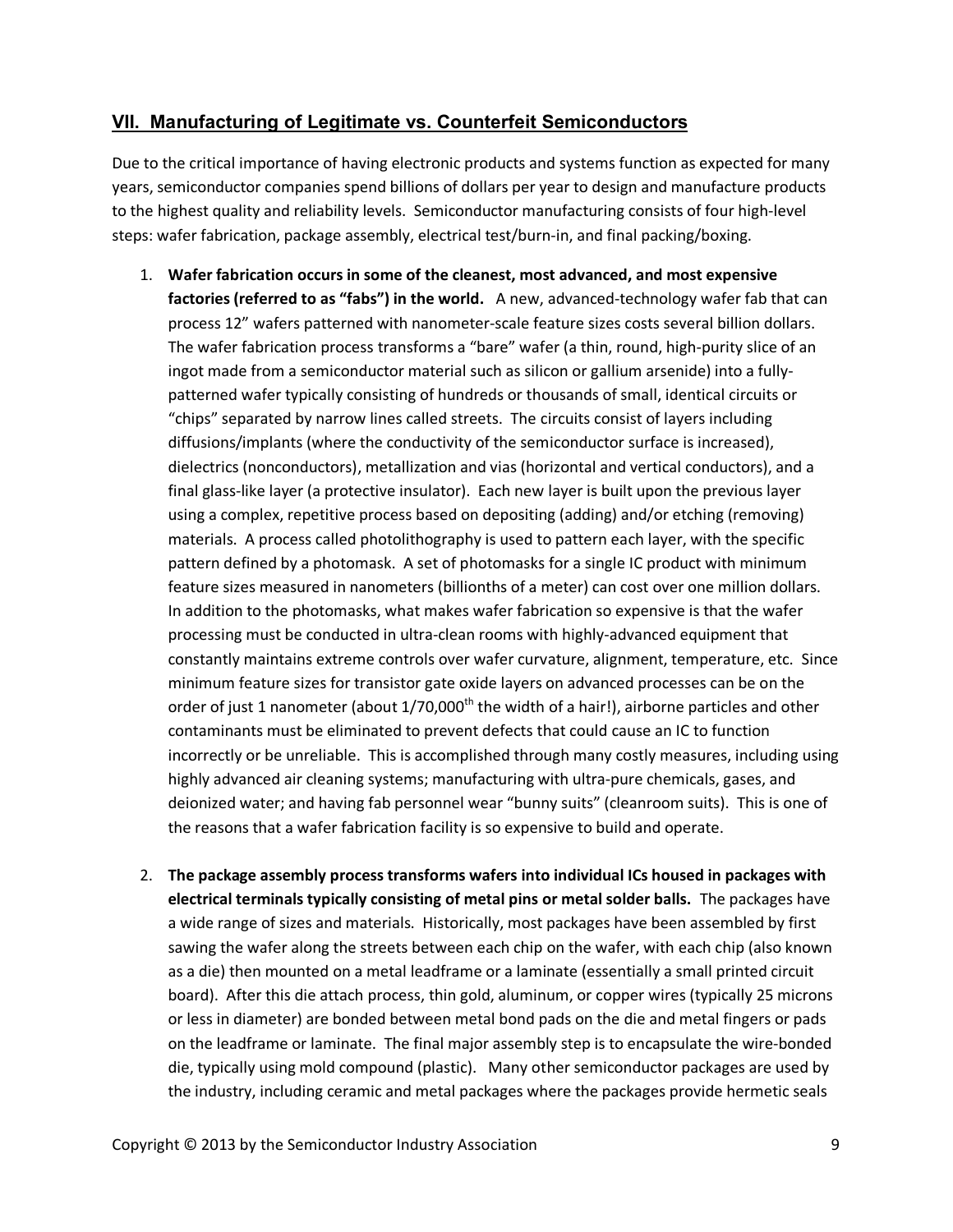between the semiconductor die and the outside world. Traditional plastic, ceramic, or metal packages are increasingly being replaced by what are commonly referred to as wafer-level packages or bumped die where the die has solder bumps (solder balls) attached directly on its bond pads. In this case, the x- and y-dimensions of the "package" are the same as the die after it is sawn from the wafer, thus resulting in a very small package (sometimes less than 1 square millimeter in area). While package assembly needs to be conducted in clean environments, packages generally are not assembled in the most advanced cleanrooms since package feature sizes are significantly larger than die circuitry feature sizes. Thus, due to reduced capital equipment and cleanroom requirements relative to wafer fabs, package assembly facilities are significantly less expensive to build and operate than wafer fabs.

- 3. **The next major manufacturing process for semiconductors is final electrical test and, in some cases, burn-in.** Components are electrically tested on Automatic Test Equipment (ATE) using sophisticated test programs with hundreds or thousands of lines of code that can take many months for Product Test Engineers at OCMs to develop. The ATE systems, which can cost hundreds of thousands of dollars to several million dollars each, are connected to ATE handlers which feed components into the test sites on the ATE systems. Most commercial-grade components are ATE tested at room temperature (e.g., +25 °C = +77 °F) or elevated temperature (e.g., +70 °C = +158 °F). Automotive-grade and military-grade components are often also tested at extremely cold (e.g., -55 °C = -67 °F) and extremely hot temperatures (e.g., +125 °C = +257 °F) to guarantee they will operate correctly over very wide temperature ranges. ATE testing at cold temperatures is particularly challenging given the components tend to "frost up" unless expensive, specialty ATE handlers are used. Products used in high-reliability applications are sometimes subjected to burn-in whereby components are electrically operated in hightemperature ovens for extended periods of time to screen out any latent defects. Based on the ATE results and, if applicable, the burn-in results, each component is "binned out" as passing or failing. All failing components are physically destroyed; this often is accomplished by incinerating components and recovering the metals (gold, silver, copper, etc.) used in packages. Passing components are sometimes further segregated into different performance grades based on the specific ATE results. The tops of the packages for passing ICs are typically laser-marked with the OCM's logo, part number (including any performance grade), and production codes. The specific markings vary somewhat between OCMs, and physical package sizes sometimes constrain the amount of information that can be marked on components.
- 4. **The last high-level manufacturing process is packing/boxing of components prior to shipping finished goods to OCMs' Authorized Distributors/Resellers as well as to some customers that buy components directly from OCMs.** Automated equipment is used to take components that pass ATE testing and insert or place them in carrier media including canisters, tubes, trays, and reels. Products that are sensitive to moisture are baked (e.g., at +125 °C = 257 °F for 12 hours) to remove any moisture from the packages. The carrier medium containing the baked components is then inserted into a static-protected moisture barrier bag along with desiccant and a humidity indicator card. The moisture barrier bag, which has a label that includes the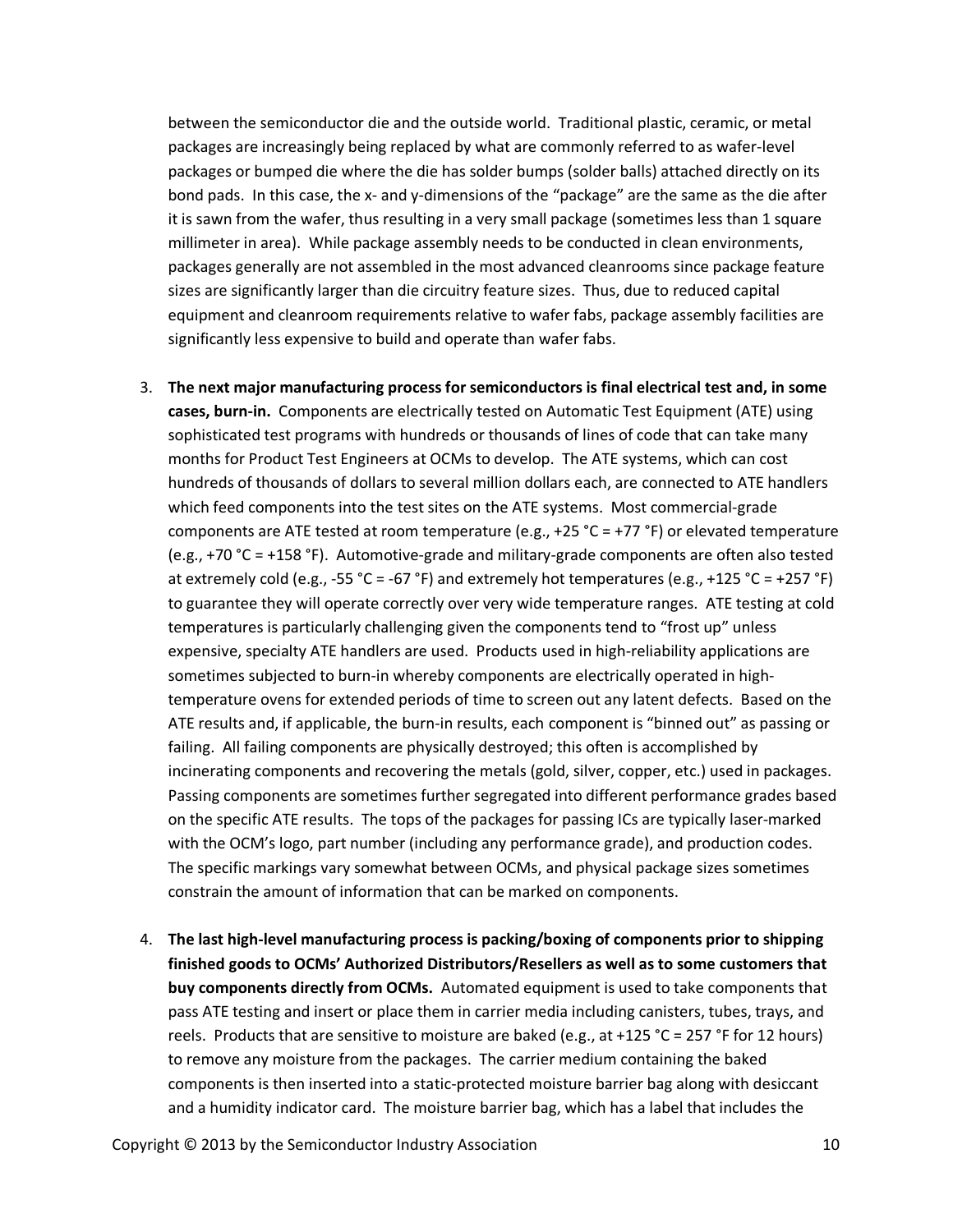Moisture Sensitivity Level (MSL) of the components, is then properly evacuated and sealed. Sealed moisture barrier bags are then placed in static-protected boxes along with staticprotected dunnage (such as specialty crumpled paper), and the boxes are sealed and labeled. As with all prior manufacturing steps, OCMs and their subcontractors have advanced controls throughout the packing and boxing operations to ensure that components are properly handled and stored and are never subjected to electrostatic discharge (ESD) events that could result in damage.

The contrast between manufacturing of legitimate semiconductors and counterfeit semiconductors could not be more extreme. In the case of counterfeits, components are often "harvested" from electronics waste (e-waste) using crude processes, and then re-marked to indicate they are new or are otherwise different from how they were originally marked. The typical "manufacturing" process for counterfeit components [Reference 9] is as follows:

- 1. Using "mountains" of scrap electronics as an input, workers remove printed circuit boards (PCBs) from old electronic systems.
- 2. PCBs are heated over an open flame to melt the solder used to secure components to the boards. The boards are then banged against a hard surface so that the components will fall out into buckets. The components are then sorted, typically based on the package sizes and styles, and the electrical functions of the components.
- 3. The original markings on the components are removed using methods of increasing sophistication ranging from sanding to chemical etching to "black-topping" to "micro-blasting."
- 4. New markings, including trademarked OCM logos, are added to the components. These new markings generally are intended to make the parts more marketable and/or more expensive. For example, parts with old product codes may be marked with new product codes; packages that contain the element lead (Pb) may be marked to indicate they are lead-free (Pb-free); parts that have low performance may be marked to indicate they have high performance; and inexpensive commercial-grade parts may be marked to indicate they are more expensive automotive-grade or military-grade parts.
- 5. The external pins, pads, or solder balls on the packages are reworked to make them appear new. This sometimes entails using harsh chemicals to clean these external package connections.

In addition to this particular form of "manufacturing" of counterfeit components, counterfeiters have developed numerous other ways to try to deceive component purchasers. In some cases, the counterfeiters simply have packages assembled with no die in them, the wrong die in them, or no bond wires. Such components are completely useless, but the purchaser may not be able to get his or her money back if the seller is a fly-by-night operation. More sophisticated counterfeiters sometimes take used or new low-grade components and have them re-marked as high-grade components with the same functionality. These components may operate as expected under nominal conditions, but then fail when used at elevated temperature, increased clock frequency, decreased supply voltage, etc. Finally,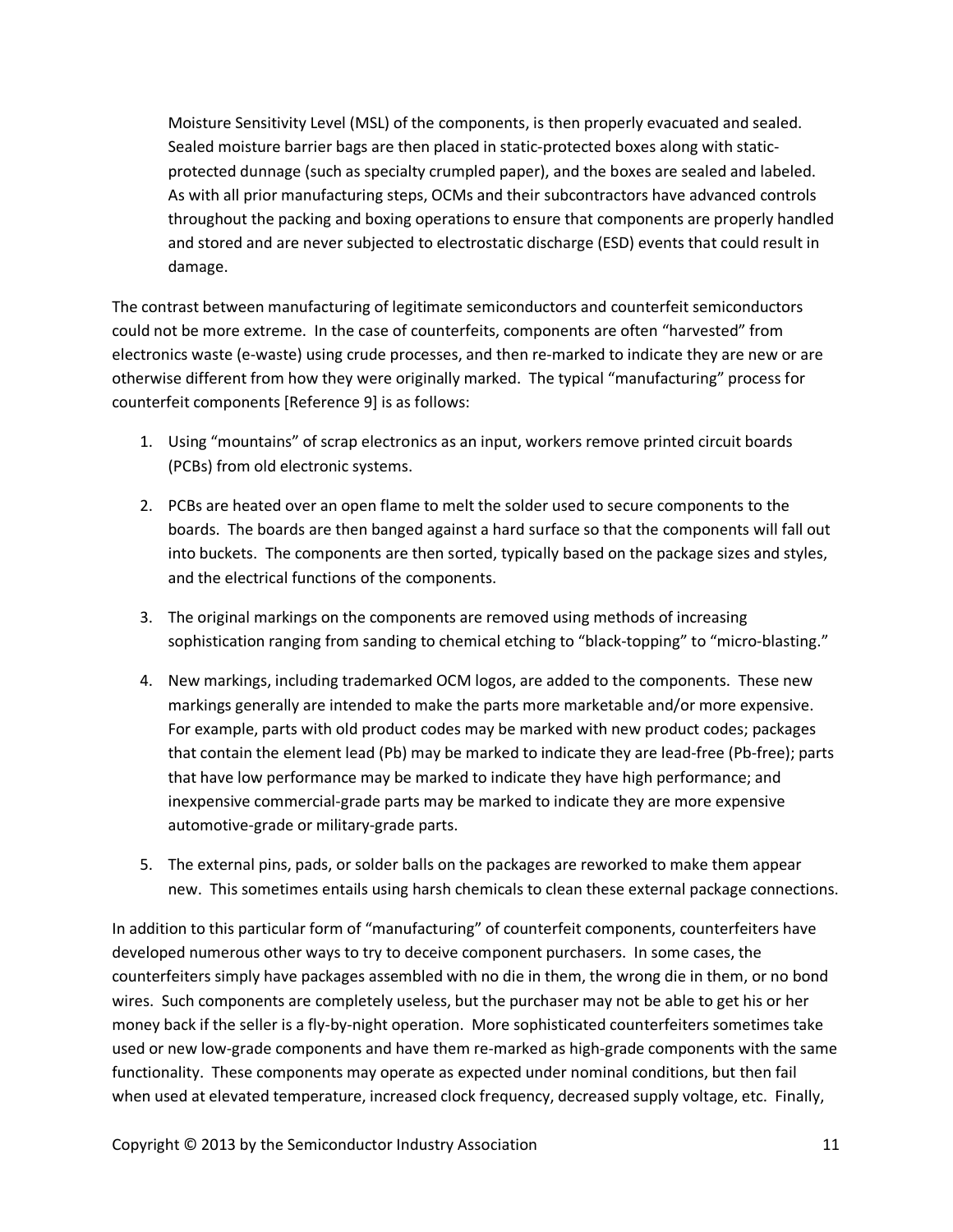counterfeiters may remove die from the original packages and have them re-assembled in new packages. In some cases, this involves removing die from old plastic packages and assembling them in new hermetic packages, since products in hermetic packages usually sell at a significant premium over the same products in plastic packages. Detecting re-packaged die is particularly challenging since the packages are new and the packages are not re-marked or otherwise physically altered.

While many of the "manufacturing" processes used by counterfeiters are manual and primitive relative to the advanced, automated processes used by OCMs, the workmanship on these counterfeits is often excellent. Counterfeiters realize that customers will be checking the physical appearance of packages including the markings on the packages, and counterfeiters usually now go to great lengths to make their illicit components look indistinguishable from legitimate components. Thus, unlike years ago, package visual inspection with a microscope and other straightforward analytical techniques are usually ineffective at detecting counterfeit components.

## <span id="page-12-0"></span>**VIII. Quality/Reliability of Legitimate vs. Counterfeit Semiconductors**

By adhering to rigorous Quality Management Systems and by conducting manufacturing operations in highly advanced factories as described in Section VII, failures of legitimate products are extremely rare. Quality Management Systems ensure that components are not subjected to any conditions which could reduce the quality and reliability levels of components. For example, OCMs and their Authorized Distributors and Authorized Resellers ensure that:

- 1. Components are continuously protected against electrostatic discharge (ESD) and electrical overstress (EOS) events during manufacturing and handling.
- 2. Components that are sensitive to moisture are properly baked and dry-packed.
- 3. Components are properly stored to avoid exposure to contamination as well as to temperatures, humidity levels, shock levels, and other environmental stresses beyond the rated limits of the components.

The net result of the highly advanced design and manufacturing controls used by OCMs as well as the proper handling and storage of components by OCMs and their Authorized Distributors/Resellers is that failures of legitimate semiconductor components are very unusual. Industry data has shown that <0.01% of legitimate semiconductor products will ever fail during operation in electronics systems.

Counterfeit semiconductors have far higher failure rates than legitimate semiconductors. While some counterfeit semiconductors will fail immediately when electrically tested or first used, other counterfeit semiconductors pose a much larger threat in terms of their susceptibility to failure after days, months, or years of operation. This is because counterfeiting operations often introduce latent defects that can remain undetected during testing of electronic systems. These subtle defects can later result in either sudden failures during system use, or, more insidiously, can cause erratic performance and produce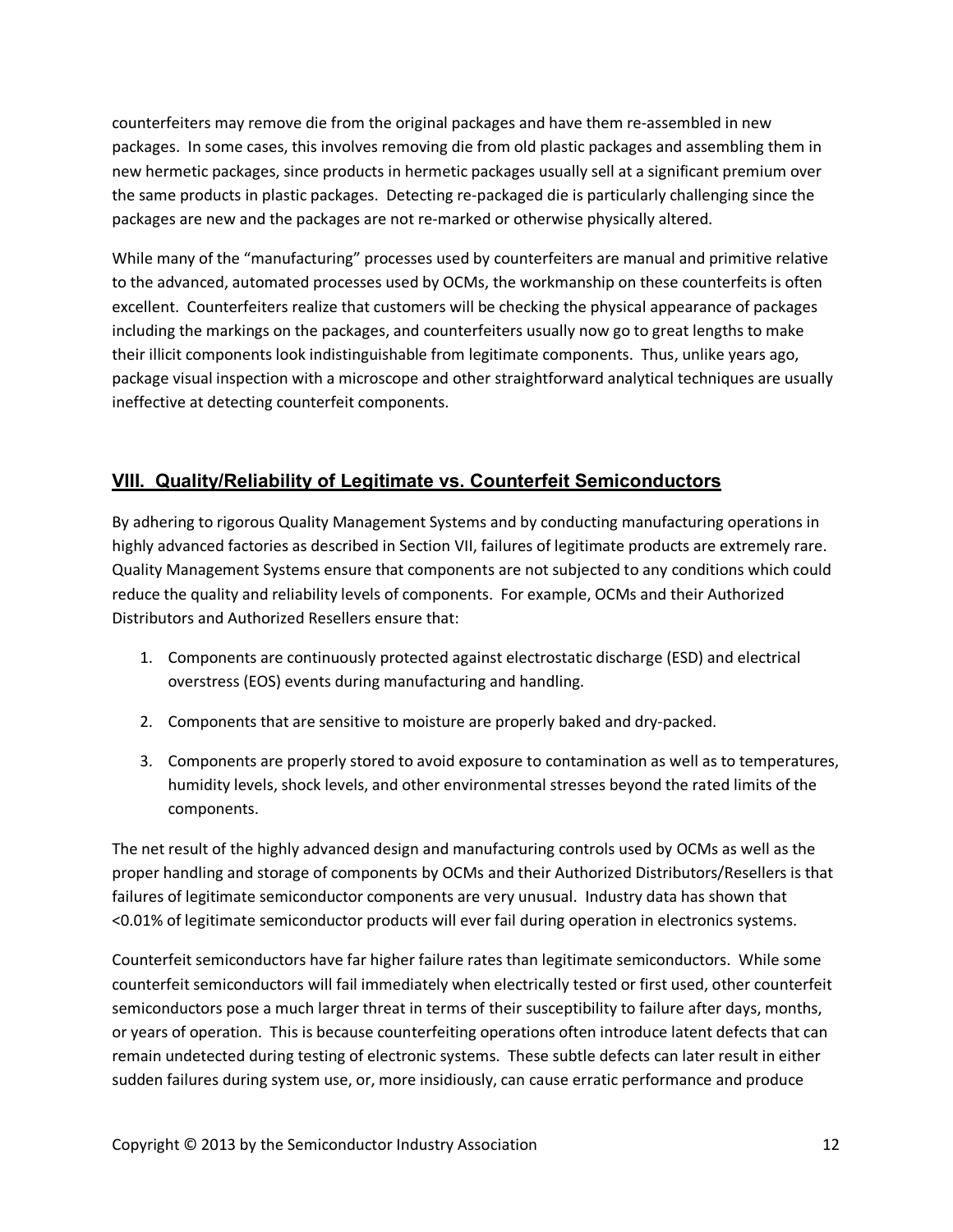unexpected results, which may be undetectable until the counterfeit component completely fails. The causes of these reliability failures are numerous and include the following:

- 1. **Package cracking, package delamination, and/or die cracking may be induced by component removal from scrap Printed Circuit Boards (PCBs).** Counterfeiters rarely take any precautions against package damage during board removal. Flexing of PCBs and removal of components from boards can cause subtle cracking, either on the outside or inside of the package, that is not visible with component inspection. A common form of damage caused by board removal is stress fracturing at the metal pins or metal solder balls on the outside of the package. Components having pins or solder balls with subtle stress fracturing may pass electrical testing after they are re-mounted on new PCBs. However, during customer application, particularly in harsh environments, the stress fracturing can progress to the point that the component fails intermittently or continuously. Components removed from PCBs and re-marked to indicate they are new may fail at the worst possible time. For example, if the flight control system for a jet plane has a counterfeit component with a micron-scale crack in the silicon chip, the mechanical stress on the chip from flight turbulence could cause the crack to propagate, resulting in complete electrical failure of the component. The resulting failure of the flight control system could result in loss of control of the plane, jeopardizing the lives of everyone onboard.
- 2. **"Popcorning" of counterfeit components may occur during PCB assembly since counterfeiters rarely handle or store components properly.** Many components, including components with mold compound (plastic) encapsulant, will absorb significant moisture. While OCMs always properly bake and dry-pack moisture-sensitive components, counterfeiters usually skip one or both of these manufacturing operations or take shortcuts to save time and cost. Even if counterfeit components are dry-packed in sealed moisture barrier bags, they may not have been properly baked first. The net result is that during component mounting on PCBs using high-temperature reflow ovens, the moisture in the counterfeit components expands very rapidly (since steam forms above  $100 °C = 212 °F$ ), causing the package to "popcorn," which can result in cracking or delamination inside the package. As in the previous case, this internal cracking or delamination can become worse during end-customer use, resulting in total electrical failure of the component.
- 3. **Counterfeit components are often marked to indicate they do not contain the element lead (Pb) or other restricted materials when they in fact do, and this can result in major component reliability risks.** Components "harvested" from old scrap PCBs are often years or even decades old, and most of these components contain Pb and/or other materials covered by the Restriction of Hazardous Substances Directive (RoHS). Often, the Pb was incorporated in the solder used in component packages to reduce the melting point of the solder. For example, tinlead (SnPb) solder was very common until RoHS and other environmental legislation went into effect over the past decade. Since component packages with SnPb solder were generally mounted on PCBs using relatively low peak solder reflow temperatures (typically between 220 °C = 428 °F and 235 °C = 455 °F), the materials in the package did not need to be reliable to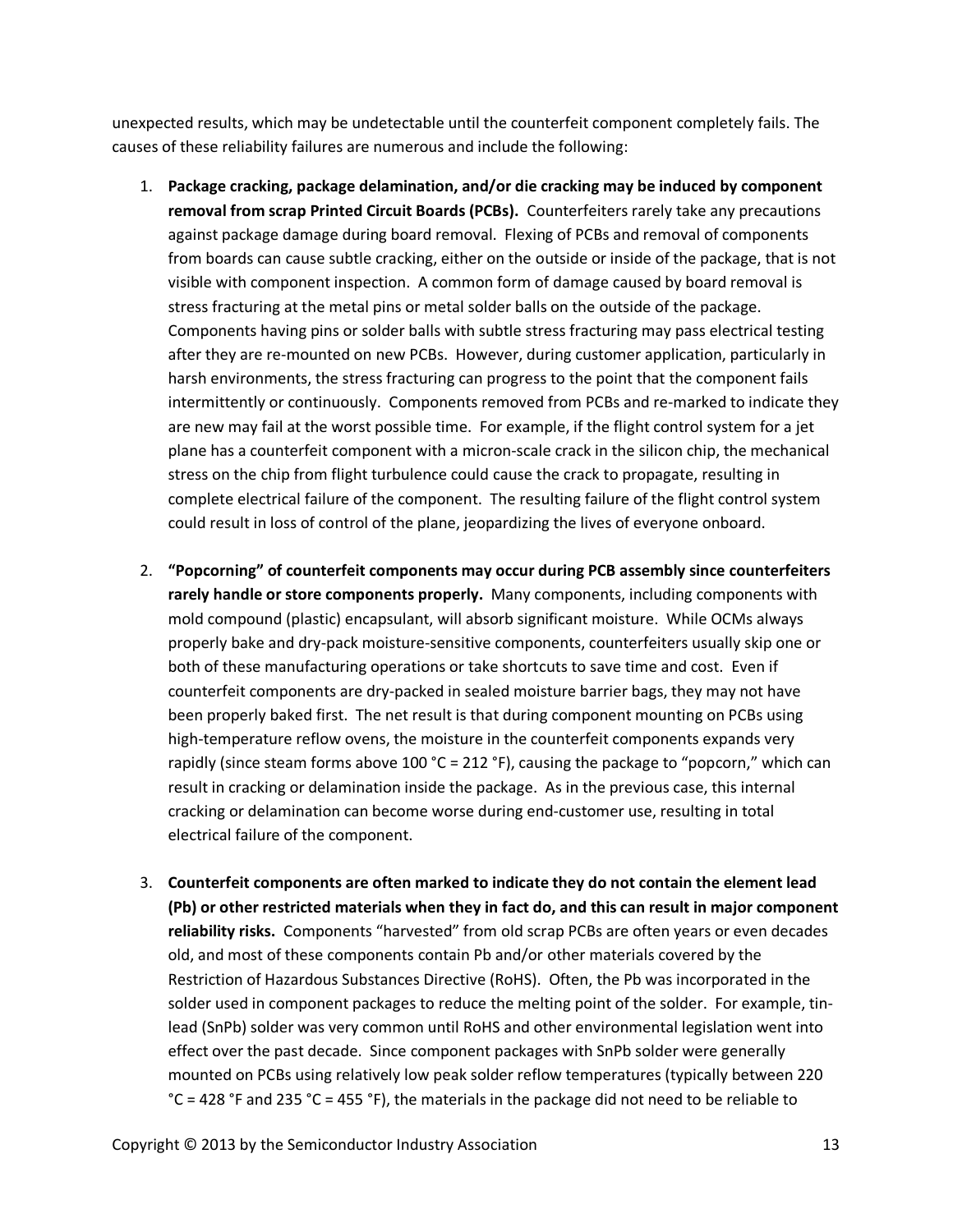particularly high temperatures. However, with the industry transition to Pb-free packages over the past decade, component packages are now usually mounted on PCBs using significantly higher peak reflow temperatures (typically between 240 °C = 464 °F and 260 °C = 500 °F). Semiconductor companies therefore re-engineered component package materials (such as mold compound and die attach) so that they would be reliable at these higher temperatures. Since most of the electronics industry has transitioned to Pb-free packages to meet RoHS requirements, the demand for Pb-bearing packages has dropped precipitously. Thus, counterfeiters usually re-mark old components to indicate they are Pb-free (when they are not). In addition to the use of such counterfeit components causing RoHS compliance issues, PCB manufacturers that assume these components are Pb-free and mount them on PCBs at temperatures of up to 260 °C = 500 °F can unknowingly induce major reliability hazards since the package materials were not designed to handle these high temperatures. For example, counterfeit Pb-bearing packages that are mounted at such high temperatures may "popcorn," resulting in cracking or delamination of the package. As previously detailed, internal package cracking or delamination can worsen during component field use, resulting in a sudden catastrophic failure. In addition to die cracks propagating in the field, delamination can spread to the point that internal bond wires snap, again causing the component to completely stop functioning. While marking Pb-bearing packages as Pb-free is very common, counterfeiters sometimes do the inverse and mark Pb-free packages as Pb-bearing to meet remaining demand for legacy Pb-bearing packages. Due to the lack of controls in "manufacturing" and handling these counterfeits, this results in a different set of reliability risks, such as the potential for tin whisker formation that can result in shorting between electrical terminals on components.

- 4. **Electrostatic discharge (ESD) damage may occur to semiconductors during component removal from scrap PCBs or during subsequent operations such as stripping of original package markings, adding new counterfeit markings, etc.** All these "manufacturing" operations for counterfeit components can cause them to become electrically charged, especially since counterfeiters almost never take any precautions against ESD (such as using ESD ground straps and using ionizers to safely discharge components). When the charged components subsequently contact metal surfaces such as a metal storage bins, they will discharge via highcurrent transients that can slightly damage thin dielectric layers in the component circuitry, such as nanometer-scale gate and capacitor dielectrics. These dielectric layers, which are meant to be insulators, then conduct leakage currents. These leakage currents may be too low to result in electrical failures during initial use. However, after weeks or months of operation, the leakage currents can increase to the point that components suddenly fail catastrophically.
- 5. **Chemicals used by counterfeiters to strip original markings and/or to clean component package connections can result in reliability failures due to corrosion.** In their effort to make old or used components look new, counterfeiters often use harsh chemicals to "recondition" packages. These chemicals are sometimes incompatible with the package materials, and thus the integrity of the packages will be compromised by these chemicals. Even if the chemicals are compatible with the packages, they may not be fully rinsed off by the counterfeiters. For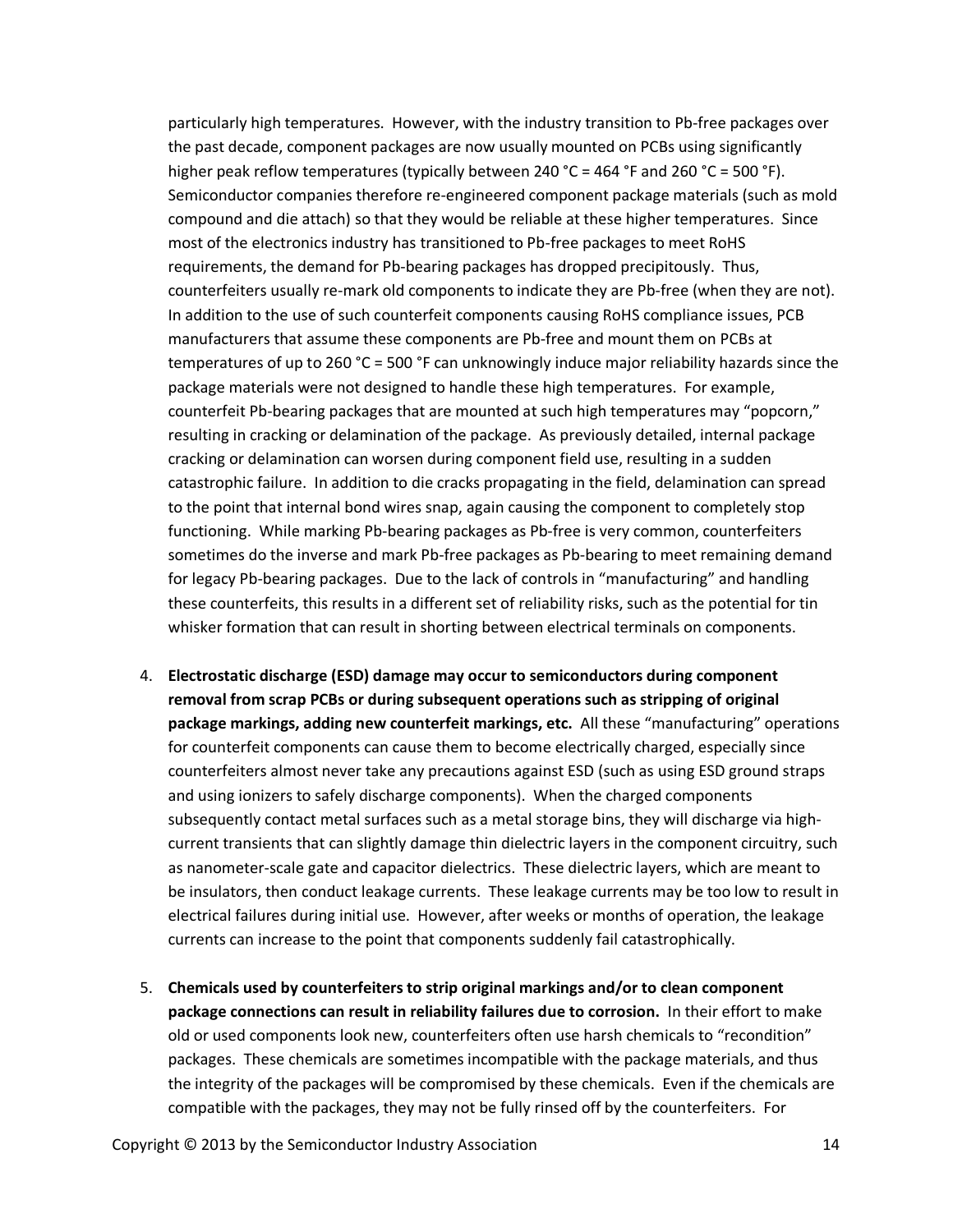example, acid used by counterfeiters to clean oxide layers and other contaminants from package pins, pads, and solder balls will initially penetrate only the surfaces of packages. However, weeks, months, or years later, the acid can work its way to active circuitry on the semiconductor chip, thus corroding away this circuitry and resulting in loss of functionality. This corrosion mechanism is accelerated by temperature and humidity; the time-to-failure of the counterfeit components will decrease as the temperature and/or humidity they are exposed to increases. Even if the PCB manufacturer washes circuit boards and/or applies conformal coatings to circuit boards, any acid that had partially penetrated packages during counterfeiting will be trapped in the packages and can eventually lead to catastrophic failure.

6. **Finally, counterfeiters can introduce reliability issues by incorrect laser marking of component packages.** As the semiconductor industry has largely transitioned from ink-marked components to laser-marked components, counterfeiters have followed suit. Conducting laser marking on components in plastic packages has become increasingly challenging as these packages have become thinner. More specifically, the laser marking needs to be sufficiently deep into the package to make it legible without reaching bond wires or other critical internal package features. Due to their expertise at developing, characterizing, qualifying, and monitoring laser marking processes, semiconductor companies do not compromise package integrity during laser marking operations. However, counterfeiters usually do not know the depth of bond wires and other critical features on a given component. This is especially the case if counterfeiters have chemically or mechanically removed the original package markings and have thus reduced the thickness of the package. When bond wires or other interconnects inside packages are hit by lasers used by counterfeiters, the current-carrying capability of these interconnects is reduced. This can result in time-dependent failures when the damaged interconnect eventually fuses open during component use. Hermetic packages may likewise have poor reliability due to laser marking by counterfeiters. For example, in the case of iron-based lids that are plated with nickel and/or gold, if laser marking removes the plating, subsequent exposure of the package to moisture will cause the iron to corrode. Prolonged exposure to moisture will cause the iron to corrode away to the point that holes develop in the package lid, resulting in loss of package hermeticity and likely catastrophic failure due to moisture entering the package.

The net result of the above issues is that counterfeit components that pass electrical testing after board mounting may still have significant field reliability problems. If even one counterfeit semiconductor component ends up in an electronic system with hundreds or thousands of components, the reliability of the entire system may be greatly compromised by this one bogus component. Classic system-level Mean Time Between Failure (MTBF) reliability calculations, such as those detailed in MIL-HDBK-217, are completely meaningless if one or more components in the system are counterfeit. [Reference 10.]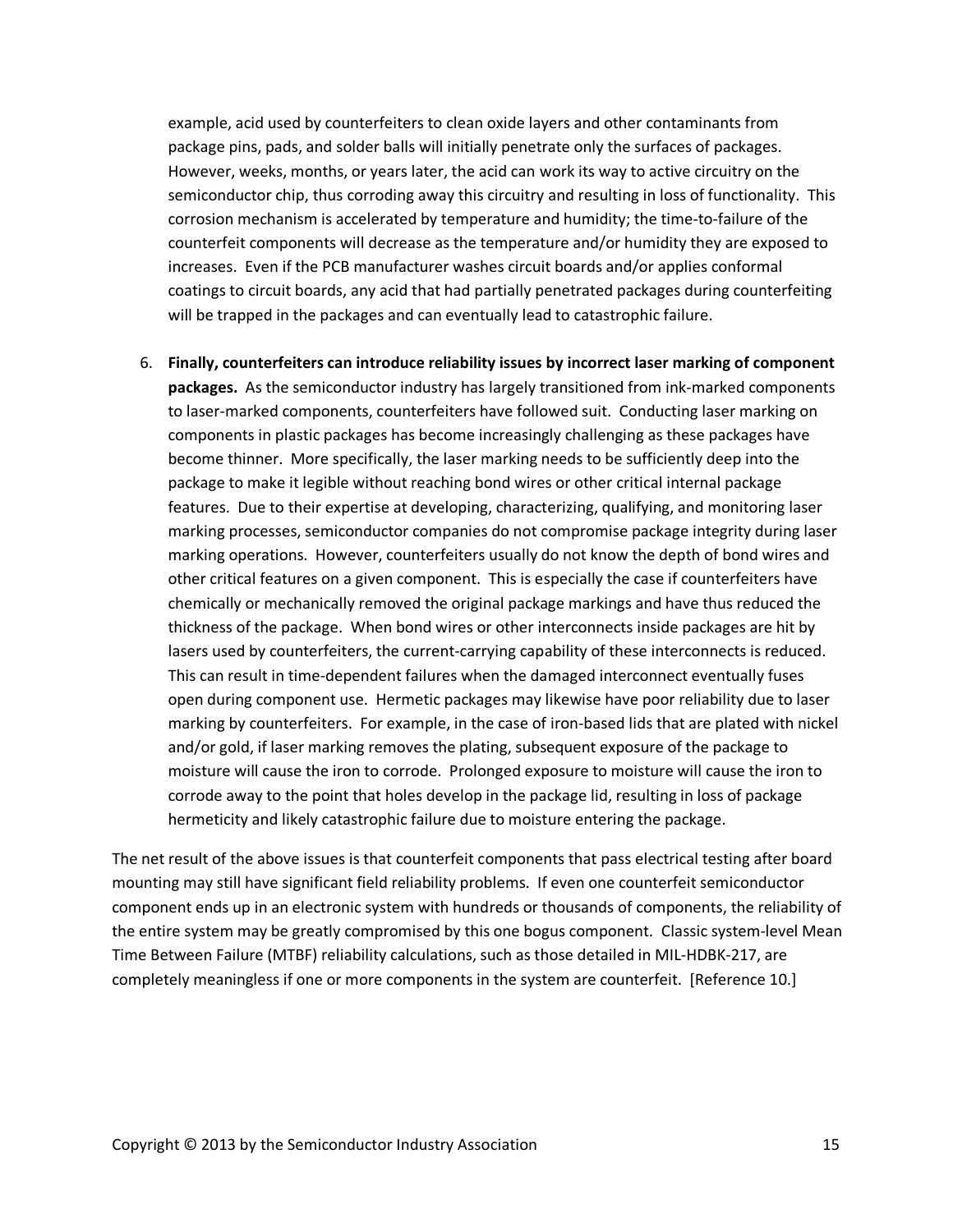## <span id="page-16-0"></span>**IX. Authenticity Determinations**

As counterfeiters have refined their "manufacturing" processes, making authenticity determinations has become increasingly difficult for everyone except the Original Component Manufacturer (OCM). Years ago, many counterfeit semiconductors had irregular solder on external package pins, poorly-marked logos, sloppy alphanumeric characters, and/or evidence of package surface sanding or "blacktopping." These and other telltale signs of counterfeiting made it easy for anyone with a good, low-power microscope and some general training to identify the more blatant counterfeits. Some of these older, relatively crude counterfeits are still available through non-authorized purchase sources. More recently, however, counterfeiters have become far more sophisticated. For example, semiconductor package surfaces and external pins/solder balls as well as package markings (including logos) may be essentially identical to those on legitimate products. In addition, tubes, trays, reels, dry-pack bags, desiccants, humidity indicator cards, shipping boxes, shipping labels, certificates of conformance, and other packing materials and documents may be counterfeit or forged and may be indistinguishable from those used for legitimate shipments. Moreover, while very low retail prices were historically an indicator that components were likely bogus, counterfeits now often cost nearly as much as legitimate components, thus boosting the profits for counterfeiters and their supply chains while making retail prices a poor indicator of product authenticity.

Many third-party laboratories and some Original Equipment Manufacturers (OEMs) and/or Contract Manufacturers (CMs) claim they can make authenticity determinations with a high degree of accuracy, but this often is not the case. Various standards, including SAE AS5553 and IDEA-STD-1010, provide detailed guidelines on identifying counterfeit components. [References 11-12.] These standards are sometimes helpful in identifying counterfeits where component packages have obviously been "refurbished" and/or components have been re-marked. However, SIA member companies have numerous examples where third-party laboratories reportedly using these standards have made incorrect authenticity determinations. Moreover, these standards are generally ineffective for identifying the latest forms of counterfeiting. For example, counterfeits where used, low-grade, or second-source die are assembled in new packages and are marked as higher-grade components would likely escape detection. In addition, some of the test techniques used for counterfeit detection that are considered non-destructive can cause subtle damage to components. For example, x-ray inspection can result in shifts in key electrical parameters for components, particularly in the case of high-performance products. Third-party laboratories and OEMs/CMs routinely conclude that components are legitimate based on their own electrical testing, which usually consists of curve tracer testing that measures the current vs. voltage characteristics of component pins. However, while curve tracer testing can identify the most obvious counterfeits, this and other simple bench-top electrical testing cannot begin to replicate OCMs' thorough electrical testing of ICs using expensive Automatic Test Equipment (ATE) running up to thousands of lines of test code as detailed in Section VII. Curve tracing only checks a few transistors connected directly to each IC pin, while ATE testing by OCMs with proprietary test programs assesses the full functionality of even the most complex ICs that can each have millions of transistors. Thus, unless ICs have been tested on OCMs' ATE that is designed to ensure only high quality and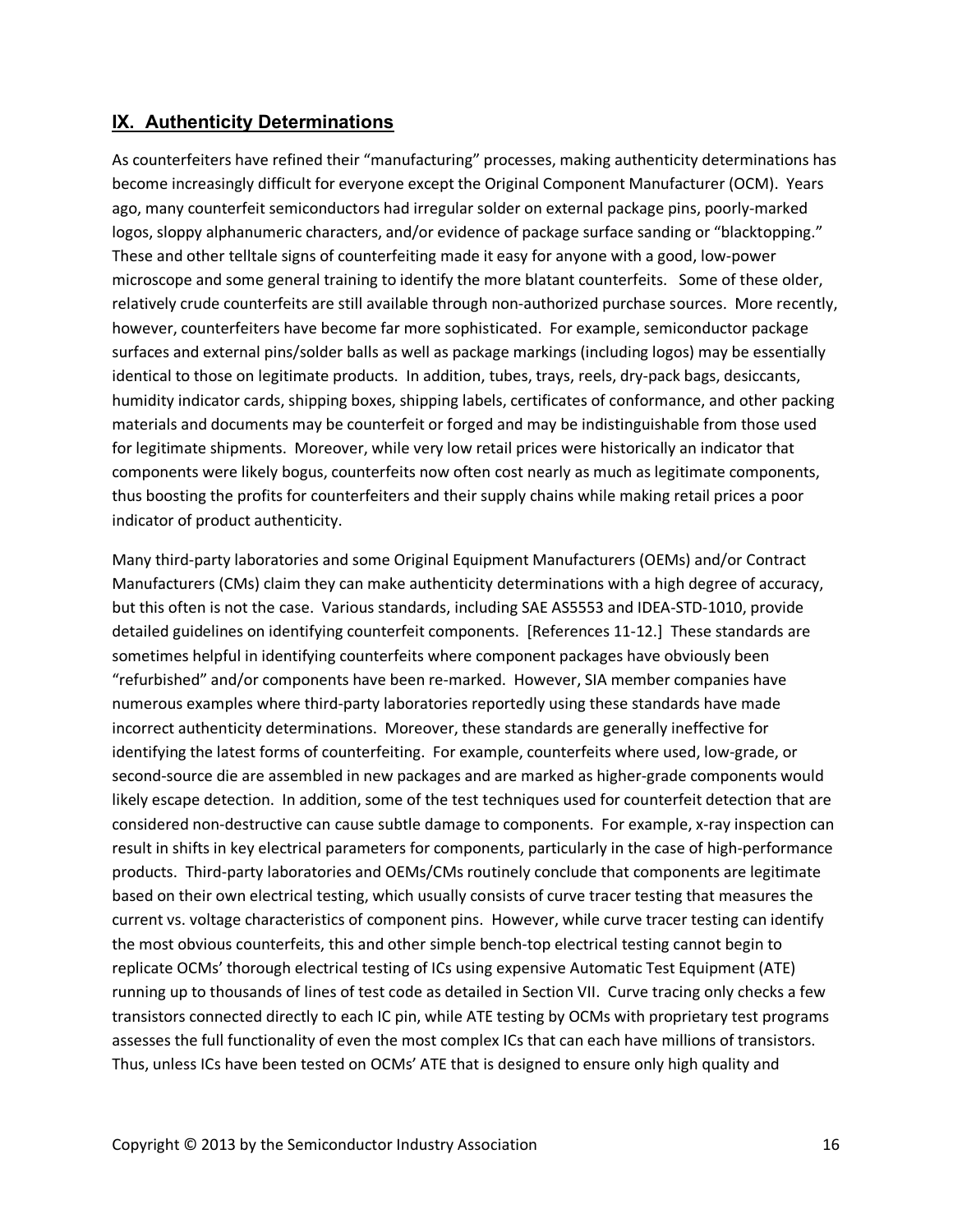reliability products are shipped, conclusions about product authenticity should never be based on ICs "passing" electrical testing.

A common problem with authenticity testing is working on the false assumption that testing samples pulled from a population of suspect parts will allow conclusions to be drawn about all the parts. Due to the time and expense of conducting laboratory tests to try to identify counterfeits along with the destructive nature of some tests (e.g., package decapsulation followed by die visual inspection), usually only a small fraction of the parts in a shipment of suspect components is tested. However, counterfeiters are familiar with sampling protocols, and thus they often "seed" legitimate units at the beginning and end of tubes and reels so that if these easily-sampled parts are tested they will pass. Even in cases where good parts are not "seeded" in an otherwise counterfeit reel, tray, or tube of parts, any assumption that a population of parts is homogenous is almost always incorrect in the case of counterfeits. More specifically, due to the variability in the processes used during the "manufacturing" of counterfeits, only some of the parts may be damaged by mechanisms such as ESD, corrosion, die or package cracking, etc. The bottom line on authenticity determinations made by anyone other than the OCM is that they are time-consuming, expensive, and often inaccurate. Moreover, even if testing correctly identifies that components are authentic, there is no way to prove that components outside the authorized supply chain have not been mishandled or improperly stored, thus jeopardizing their quality and reliability.

Although counterfeiters have become very sophisticated, OCMs can readily make authenticity determinations on suspect products marked with their logos. OCMs incorporate overt and covert features into semiconductor packages as well as packing materials. In many cases, technical experts at OCMs can quickly make authenticity determinations when provided with high-resolution photos of the top-side and bottom-side of semiconductor packages as well as associated shipping labels and packing materials. OCMs' methodologies for making authenticity determinations are only valuable when they are kept secret, so OCMs do not divulge any details on covert features and authenticity methodologies. In cases where authenticity determinations cannot be made from photos, OCMs can consistently make accurate determinations when provided with physical samples of suspect components marked with their logos.

While OCMs are proficient at making authenticity determinations on "their" components, most OCMs limit their authenticity determination services to suspect products detained by Customs and to suspect products that are the subject of law enforcement investigations. OCMs generally do not provide authenticity determinations as a free service for non-government agencies. This is because many billions of suspect components are available on the open market, and OCMs would need to staff large departments to try to respond to tens of thousands of authenticity requests from independent distributors and brokers as well as individuals or companies buying from these non-authorized sources. OCMs provide extensive post-sales support to customers that buy their products from authorized sources, but, as with other industries, there is no viable business model for OCMs to provide free support on suspect products that may not have been manufactured by the OCM. Again, as with other industries, OCMs support products they sell through authorized channels; OCMs are not in the business of supporting counterfeits and other suspect products available on the open market.

Copyright © 2013 by the Semiconductor Industry Association 17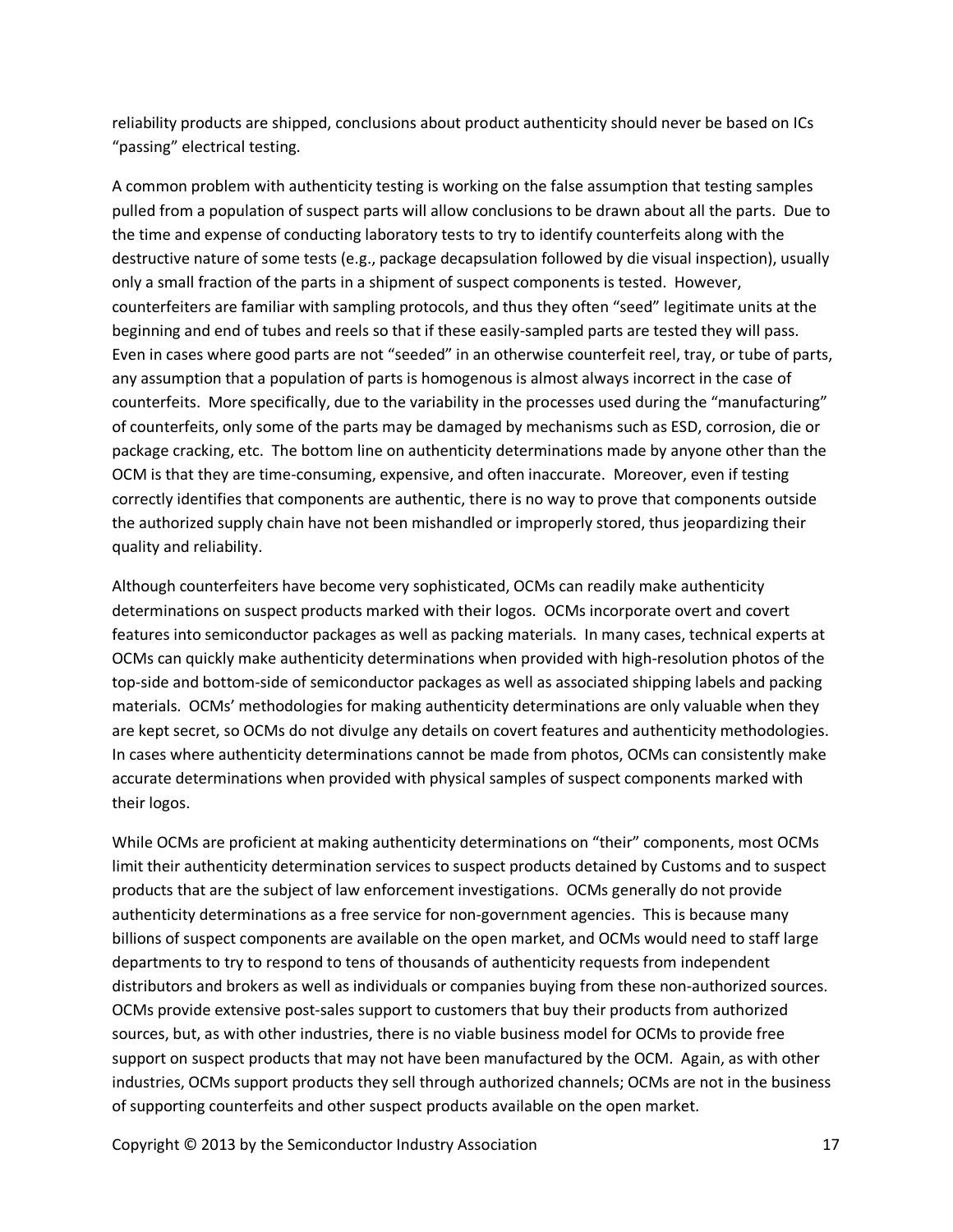#### <span id="page-18-0"></span>**X. Authenticity Does Not Guarantee Performance and Reliability**

A major misconception is that if an authenticity determination is made (by whatever means) and the associated semiconductor components are deemed legitimate, then they will have high quality and reliability levels. In many cases, nothing could be farther from the truth. Any components outside the authorized supply chain (whether authentic or not) may not have been handled, stored, and transported properly. Even if a customer buys components from a broker or an independent distributor that has always handled and stored components correctly, the broker/independent distributor may have obtained the components from an "upstream" source that did not do so. Unfortunately, unlike with some other products, semiconductor components can be mishandled or stored improperly yet show little or no physical evidence that they have been abused. Examples of damage that can occur due to improper handling and storage when components are outside the authorized supply chain include:

- 1. Electrostatic Discharge (ESD) damage due to handling without adequate ESD controls;
- 2. Bent pins, scratched pads, and deformed solder balls due to rough handling;
- 3. Solderability issues caused by exposure to excessive temperature and/or humidity;
- 4. Package contamination due to handling and storage in a dirty environment;
- 5. Package "popcorning" caused by incorrect or missing dry-packing.

Unfortunately, as detailed in Section VIII, some of the above issues do not always result in immediate component failure. Both ESD damage and package contamination can result in time-dependent failures. Since the quality and reliability of components can be severely degraded by improper handling and storage, semiconductor companies do not offer warranties on components that are outside the authorized supply chain. Thus, if components bought on the open market have high fail rates in electronic systems, semiconductor companies have no liability. Although the component purchaser may try to pass warranty costs and other large financial liabilities on to the company they bought the parts from, most open market sources are not in a financial position to pay out large liability claims. For example, fly-by-night operators often "disappear" when faced with liability claims or lawsuits. The net result is that the Original Equipment Manufacturers (OEMs) and/or their Contract Manufacturers (CMs) are saddled with high financial liabilities and in many cases damaged reputations due to selling systems with poor reliability. The OEMs/CMs can avoid all these problems by buying components directly from OCMs or directly from their Authorized Distributors/Resellers.

## <span id="page-18-1"></span>**XI. How Authorized Supply Chains Prevent Counterfeit Infiltration**

The authorized supply chain for semiconductor components is very clear and ensures that this supply chain is not contaminated by counterfeits. Original Component Manufacturers (OCMs) sell their products in two ways:

- 1. Directly through their sales force and through their Internet sites;
- 2. Directly through Authorized Distributors, and, in some cases, Authorized Resellers.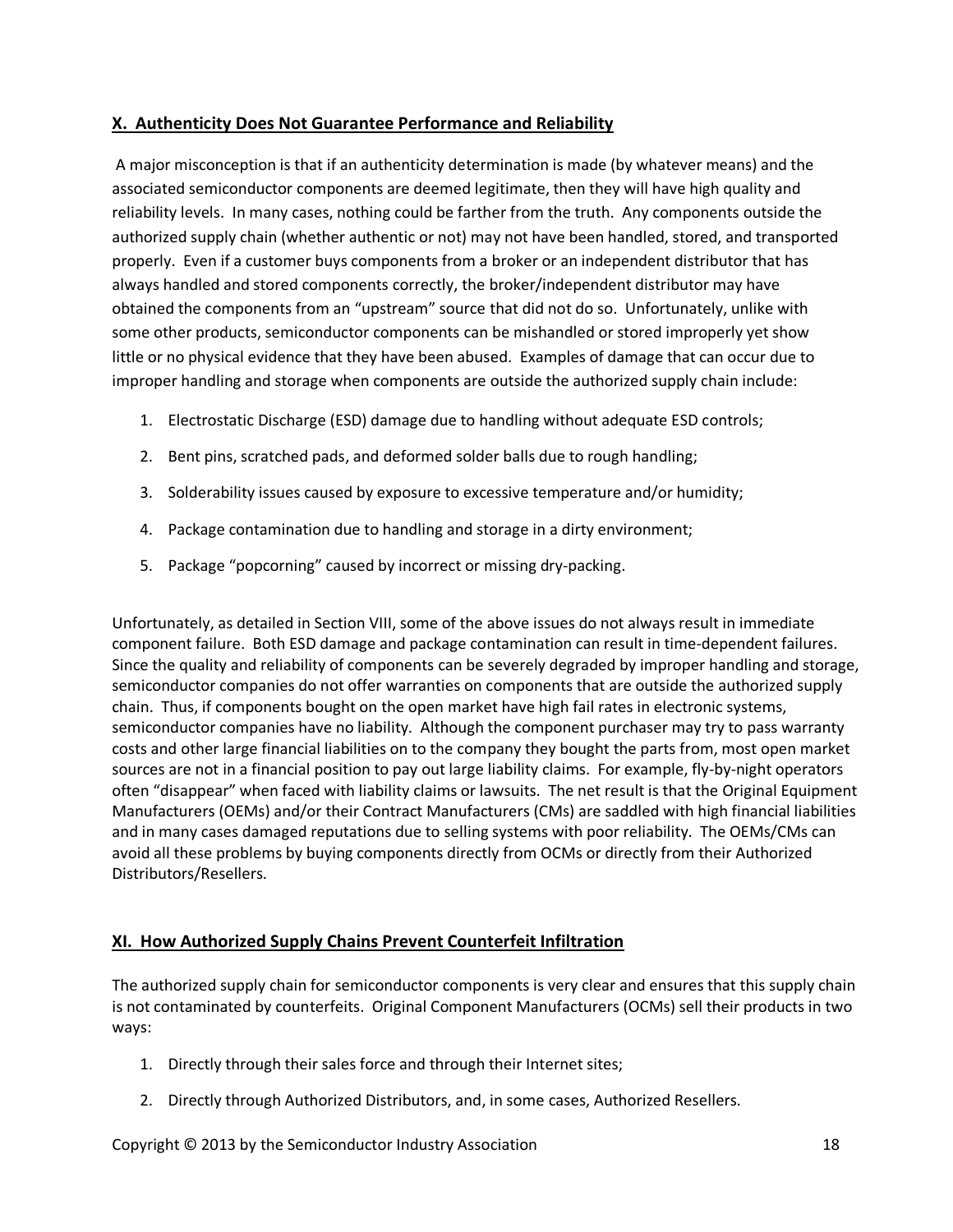Each OCM identifies and qualifies their Authorized Distributors using a broad set of criteria including longterm business viability, quality systems, order placement and fulfillment processes, customer support, and customer returns policies. While the details of the processes for selecting Authorized Distributors vary somewhat between semiconductor companies, the contracts between OCMs and their Authorized Distributors always require them to obtain components solely from OCMs. Contracts specify that Authorized Distributor relationships can be terminated if distributors ever allow product not sold by them to be "returned." OCMs periodically audit their Authorized Distributors to ensure products are always handled and stored properly to prevent ESD and other damage. These audits also include validating that the distributors' policies and procedures cannot allow counterfeit or otherwise questionable components into the supply chain. The net result is that, just as with component purchases directly from OCMs, customers buying from Authorized Distributors are assured of receiving legitimate products with high quality and reliability levels. Components bought from Authorized Distributors carry the same factory warranties as those bought directly from OCMs.

Semiconductor companies have made it easy for customers to identify their Authorized Distributors. OCMs list their Authorized Distributors and any Authorized Resellers on their Internet sites. If a link to authorized sources is not available on a given OCM's home page, just search on "distributors" to find them. The SIA ACTF has partnered with SIA member Rochester Electronics to create, develop and maintain the Electronics Authorized Directory at the following URL: <http://www.authorizeddirectory.com/>. [Reference 13.] This web-based search tool provides distributor information that is maintained, checked, and updated on a regular basis from the OCMs' websites. No user registration or password is required to access this website, and the user can readily search by OCM and by location to find Authorized Distributors worldwide. When choosing Authorized Distributors, keep in mind that a given distributor may carry a very broad line of components and may only be an Authorized Distributor for a subset of those components. Thus, if a distributor makes a general statement that they are authorized, be sure to check that they are authorized by the specific OCM of interest to sell that OCM's components.

#### <span id="page-19-0"></span>**XII. How Counterfeits Can Enter Non-Authorized Supply Chains**

OCMs and their Authorized Distributors have proven systems for ensuring that components bought from them are legitimate and are handled, stored, and transported properly. However, once components are out of the authorized channel there are no assurances that the component is legitimate or functional. Components on the open market often pass through many different hands. For example, during his opening statement at the Senate Armed Services Committee (SASC) Hearing on Counterfeit Electronic Parts in the Department of Defense's Supply Chain, SASC Chairman Senator Carl Levin described how one set of suspect counterfeit parts went through six different brokers/independent distributors in three different countries before they were assembled into an electronic system. [Reference 14.] Given the number of parties involved and the associated extensive shipping and handling operations, there are numerous opportunities for counterfeit components to enter nonauthorized supply chains. In many cases, the majority of parties in the supply chain are unaware that they are dealing with counterfeits. It is not surprising these parties usually plead ignorance if an investigation takes place and civil or criminal charges are filed. However, any individual or company that is knowingly or unknowingly involved in the distribution of counterfeit components can be charged with trafficking in counterfeit goods.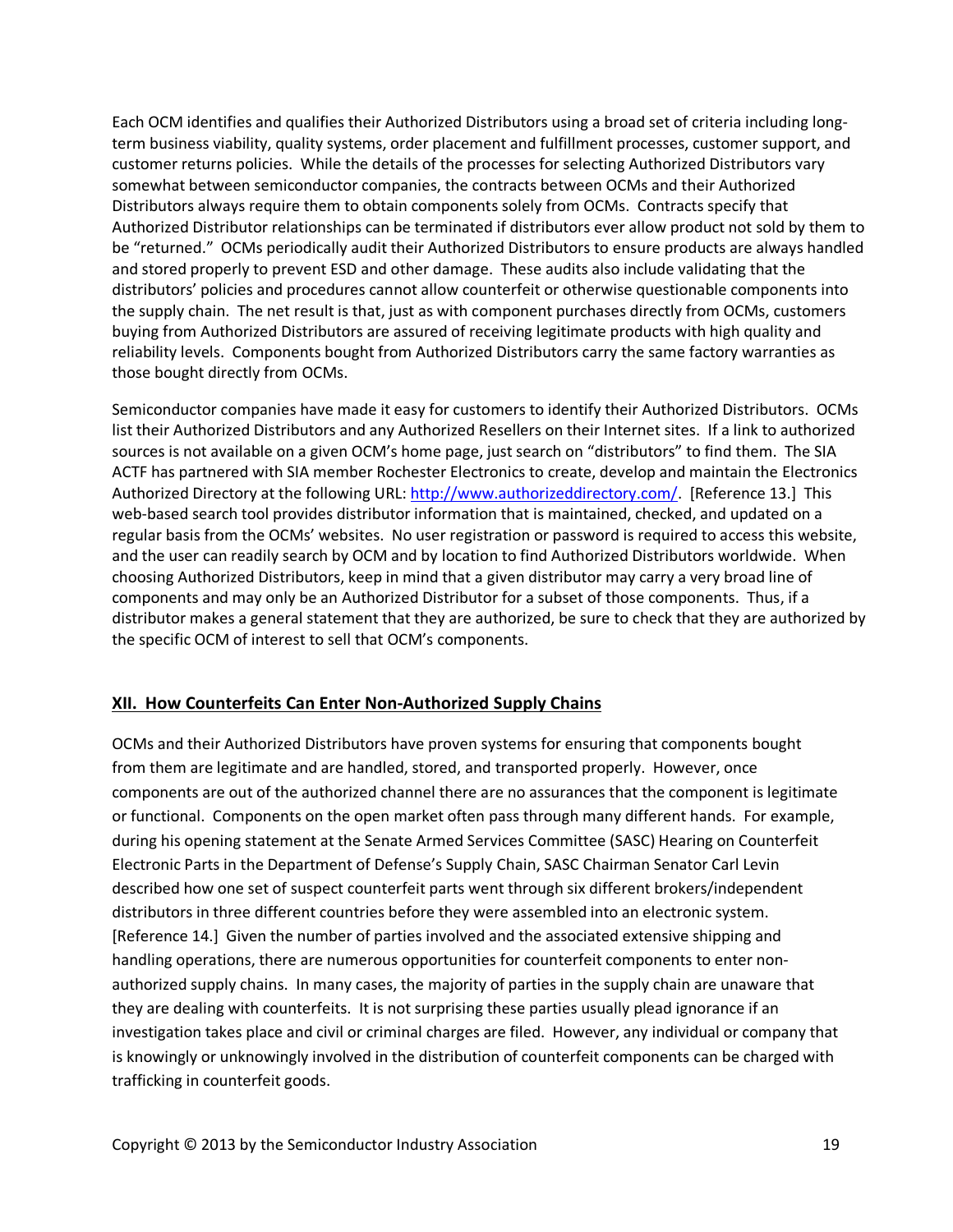While many brokers/independent distributors are diligent about avoiding counterfeits, some open market sources intentionally engage in the distribution and sale of counterfeit components. For example, the SIA Anti-Counterfeiting Task Force worked with US government agencies to analyze suspect components, many of which were determined to be counterfeit, sold by brokers MVP Micro, J.J. Electronics, VisionTech Components, Epic International Electronics, and their affiliated companies. [References 15-18.] The defendants in the MVP Micro case manufactured counterfeit semiconductors in the US, thus illustrating that the manufacturing of counterfeit components is not just limited to countries with a history of providing minimal Intellectual Property (IP) protection. In the J.J. Electronics, MVP Micro, and VisionTech Components cases, the defendants knowingly sold counterfeit electronic components to the US military and other customers via their professional-looking websites. The defendants in these cases later served time in prison for trafficking in counterfeit components and other unlawful activities. The defendant in the Epic International Electronics case was charged in July 2013 with importing counterfeit semiconductors for sale in the US. Some of these counterfeits were intended for use in nuclear submarines, thus underscoring the major risks that counterfeit semiconductors pose to health, safety, and security.

Although the majority of brokers and independent distributors in the US do not knowingly sell counterfeit components, SIA member companies, working in conjunction with US Customs and Border Protection (CBP) as well as OEMs and CMs, have identified hundreds of brokers and independent distributors that have attempted to import and/or have imported or otherwise obtained counterfeit components. This SIA and CBP data is consistent with Government-Industry Data Exchange Program (GIDEP) alerts detailing incidents where hundreds of open market suppliers worldwide have sold suspect or confirmed counterfeit components to GIDEP member companies. [Reference 19.] Thus, unfortunately, the sale of counterfeit components is not just limited to a few rogue brokers and independent distributors; counterfeits have infiltrated much of the open market and are commonly seen on web-based purchases where the buyers' primary purchasing criterion is lowest price. As a final example illustrating this point, the Government Accountability Office (GAO) published a report that concluded that "Suspect counterfeit and bogus—part numbers that are not associated with any authentic parts—military-grade electronic parts can be found on Internet purchasing platforms, as none of the 16 parts vendors provided to GAO were legitimate." [Reference 20.]

#### <span id="page-20-0"></span>**XIII. How to Avoid Counterfeit Legacy Products**

Due to industry changes and customer demand for the latest and most advanced technologies, OCMs routinely discontinue the manufacture of products. Consistent with JEDEC JESD48C [Reference 21], semiconductor companies generally provide customers with at least six months to place orders and one year to ship orders after a Product Discontinuance Notice (PDN) is issued for a given product. PDNs usually specify replacement products and/or alternate sources for products that are being discontinued. In many cases, customers expect to receive these PDNs, and they have little if any impact on their operations. For example, the Restriction of Hazardous Substances (RoHS) Directive and other environmental legislation have driven the demand for many non-military components in Pb-bearing packages to zero. As customers have transitioned their PCB manufacturing operations to Pb-free processes, they have no need for legacy Pb-bearing packages. Thus, OCMs have issued many PDNs on

Copyright © 2013 by the Semiconductor Industry Association 20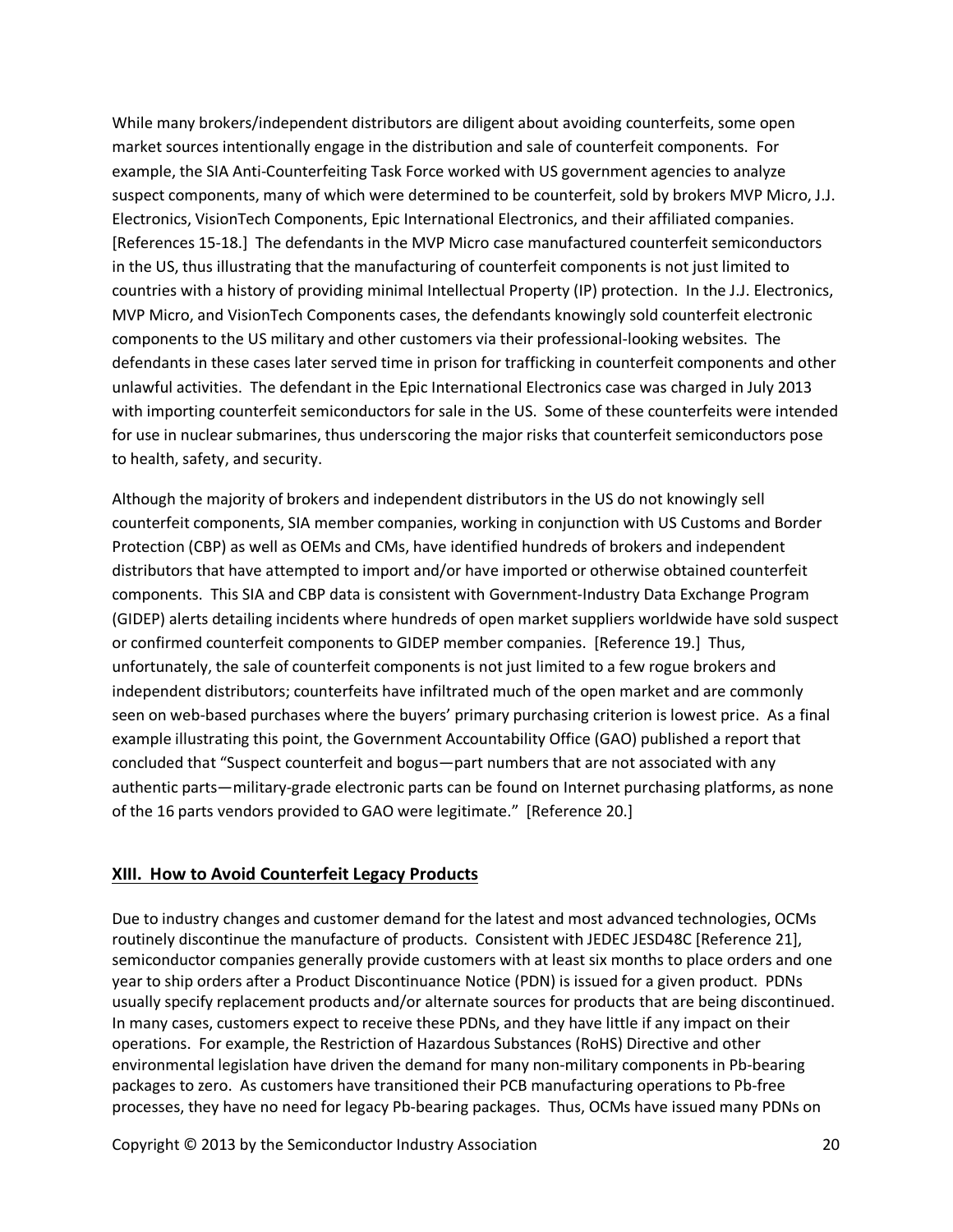Pb-bearing packages, but in most cases the same products are available in Pb-free packages, and for most customers these PDNs are just a formality. In other cases, PDNs are issued when old wafer fabrication processes will be shut down. Often, these same products or very similar products will be available on newer wafer fabrication processes, though the specifications for the recommended replacement parts may vary from the parts being discontinued. In such cases, whenever possible, component customers should transition their future orders to the recommended replacement products. The transition should be scheduled to be completed by the time the customer runs out of the legacy product bought during the last-time shipment period. Customers that use a large number of different components should consider having SIA member companies and/or OCM-Authorized Distributors that specialize in product life cycle management handle some or all their business processes for ensuring continuous availability of components.

Several options are available to customers requiring legacy products where the customer cannot use recommended replacement parts for any reason, including potentially high costs for qualifying a new product. These options will ensure that customers are receiving authentic products with high quality and reliability levels as well as full warranty coverage and post-sales support.

- 1. **The first option is to buy legacy components from OCMs' Authorized Aftermarket Distributors/Manufacturers that obtain legacy products exclusively from OCMs in wafer, die, or final packaged form.** [Reference 13.] For many legacy products, decades of supply are available for immediate delivery from Authorized Aftermarket Distributors that have literally billions of packaged components in stock. In cases where the product needs to be packaged but is only currently available in die or wafer form, Authorized Aftermarket Distributors/Manufacturers for legacy products can have the product assembled as per the customer's needs using either subcontracted or internal package assembly processes. As with products assembled by the OCM and marked with the OCM's logo, products assembled by the Authorized Aftermarket Distributor/Manufacturer and marked with the Aftermarket Distributor/Manufacturer's logo have full warranty coverage and post-sales support.
- 2. **Additionally most Authorized Aftermarket Distributors/Manufacturers are authorized by OCMs to manufacture discontinued products.** Several SIA member companies have extensive portfolios of products that OCMs have authorized them to produce using the same wafer fabrication process flows and tooling as well as the same packages as the original products. These aftermarket products have comparable or better performance, quality, and reliability as the original products, and they carry full warranties from the Authorized Aftermarket Distributors/Manufacturers. In cases where they do not already have the capability to manufacture legacy products of interest, Authorized Aftermarket Distributors/Manufacturers usually can re-engineer these products after obtaining authorization from the OCMs. Due to the time and cost of doing so, this option is generally only used when no Authorized Distributors have the ability to meet customer demand requirements (shipment quantities with specified delivery dates) for the products of interest.

#### <span id="page-21-0"></span>**XIV. ACTF Strategies and Initiatives to Combat Counterfeits**

Since its formation in 2006, the Semiconductor Industry Association (SIA) Anti-Counterfeiting Task Force (ACTF) has been actively battling against counterfeit semiconductors. Through the ACTF, major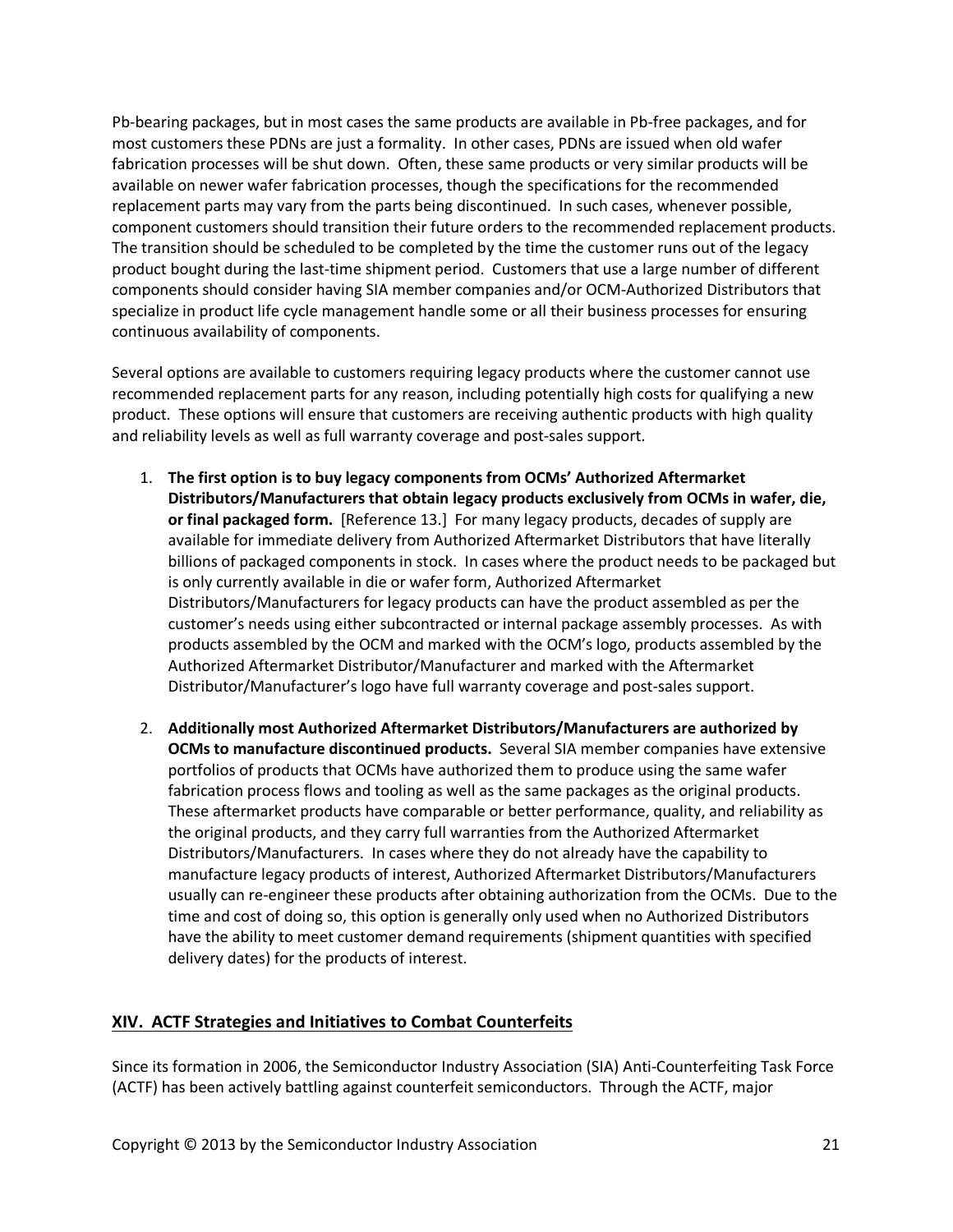semiconductor companies in the US have jointly developed and advanced ongoing initiatives and strategies to reduce the supply and demand for counterfeit semiconductor products. Major accomplishments include:

- 1. **The ACTF has driven counterfeit component awareness and actions.** SIA members provide leadership and give presentations at conferences, technical symposia, and webinars, including Counterfeit Electronic Parts and Electronic Supply Chain Symposia, and Diminishing Manufacturing Sources and Material Shortages (DMSMS) Conferences. [References 22-23.] These presentations focus on the quality and reliability risks posed by counterfeit semiconductors, along with the critical importance of always buying components directly from OCMs or their Authorized Distributors and Authorized Resellers to avoid problems with counterfeit components. SIA President Brian Toohey has testified before both the Senate Armed Services Committee and the House Homeland Security Committee on how counterfeit semiconductors jeopardize the safety and effectiveness of US military personnel and operations. [Reference 8.] SIA members also regularly meet with House, Senate, Department of Commerce, Department of Defense, Administration, and other government officials to brief them on how counterfeit semiconductors are a danger to the health and safety of the public, and to work with them on solutions to this insidious problem. Through written responses to Requests for Information and to Notices of Proposed Rulemaking, the ACTF provides government agencies with specific recommendations on how to avoid counterfeit semiconductor products. The ACTF has also been instrumental in driving anti-counterfeiting legislation, regulations, and policies, including legislation that increases government-industry sharing on suspected counterfeit semiconductors, and that increases penalties for selling counterfeit components to the military.
- 2. **The ACTF works closely with Customs to keep counterfeit components from crossing borders.** Since 2006, the ACTF has partnered with US Customs and Border Protection (CBP) in the battle against counterfeit components, and the ACTF has a very effective working relationship with the CBP Center of Excellence and Expertise – Electronics that was formed in October 2011. [Reference 25.] ACTF member companies conduct CBP Port Officer training on an ongoing basis; this training allows CBP to identify suspect counterfeit components based on specific telltale signs. In cases where they cannot readily make authenticity determinations on their own, Port Officers have contacts at SIA companies. When provided with photographs and/or other details on suspect shipments, SIA companies rapidly determine whether the shipments are legitimate or are most likely counterfeit. Shipments of legitimate semiconductors are released by CBP, while shipments of counterfeit semiconductors are seized and later destroyed. CBP has published Intellectual Property Rights (IPR) seizure statistics showing that the total Manufacturer's Suggested Retail Price (MSRP) for counterfeit consumer electronics/parts that were seized in Fiscal Year 2012 was approximately \$101 million. [Reference 26.] Although this only represents a small fraction of the counterfeit electronics entering the US, these seizures are reducing the supply of counterfeit semiconductors and are serving as a deterrent to open market suppliers that are knowingly or unknowingly attempting to import counterfeits into the US. While the ACTF's focus has been primarily with Customs in the US, SIA member companies have also conducted training for Customs officials in other countries, including China, France, India, and Italy. As in the US, SIA companies provide Customs officials worldwide with rapid responses to component authenticity requests.
- 3. **The ACTF also partners with law enforcement to help prosecute those involved in the manufacturing and/or trafficking of counterfeit semiconductor components.** SIA companies conduct in-depth laboratory analyses on suspect components from undercover buys made by government agencies. Using CBP seizure data as well as OCM laboratory reports on confirmed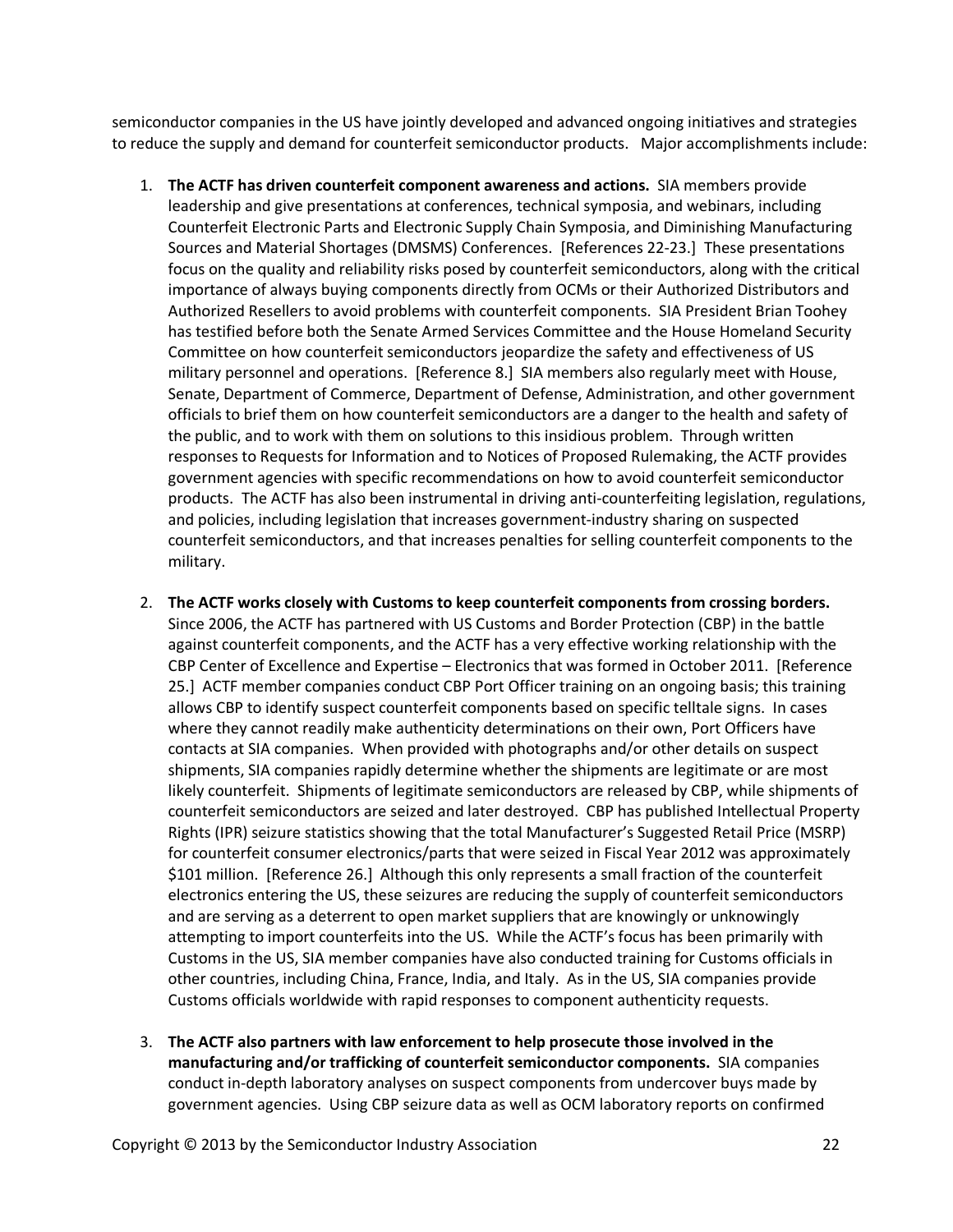counterfeit components, law enforcement agencies obtain search warrants and conduct enforcement actions (raids) resulting in the arrest of suspects dealing in counterfeit components. SIA companies provide on-site support to law enforcement immediately after enforcement actions occur. This support includes identifying the manufacturing processes used by counterfeiters and determining which seized components are counterfeit. Subsequent support includes testifying in court cases and providing Victims Statements to sentencing judges. Recent cases that the ACTF assisted government agencies in investigating and prosecuting, including MVP Micro in Irvine, California, and VisionTech Components in Clearwater, Florida, have resulted in defendants being ordered to pay restitution and being sentenced to several years of incarceration. [References 16- 17.] The Epic International Electronics case is in the prosecution phase, but the defendant is facing up to 20 years in prison if convicted. [Reference 18.] These and other high-visibility cases, which have received significant media coverage, serve as a major deterrent to those manufacturing and/or selling counterfeits or those contemplating doing so.

- 4. **The ACTF is active in evaluating component security features and in developing international standards relating to supply chain assurance and anti-counterfeiting.** SIA member companies use a wide range of security features, both overt and covert, and they work both independently and with third-parties to continue to advance these features to stay ahead of counterfeiters. Semiconductor companies do not plan to adopt a single, industry-wide security feature since counterfeiters would then only need to figure out this one feature, and if they did so, they could readily counterfeit components from any semiconductor company. Rather, OCMs use security features that change over time and are tailored to the specific components being manufactured. This approach has proven to be the most effective at deterring counterfeiters. These security features only have value when they are dynamic and are kept secret. Therefore, semiconductor companies do not disclose security features to customers, governments, or any other entities.
- 5. **While the semiconductor industry is opposed to any mandates for a single authentication technology, SIA member companies are actively involved in the development and deployment of a consolidated set of standards covering anti-counterfeiting.** The ACTF has highlighted that much more coordination is required between the numerous standards and regulatory bodies that have issued or are developing anti-counterfeiting standards and specifications. For example, NASPO, SAE, ANSI, ISO, and JEDEC all either have or are developing such standards and specifications, many of which overlap with each other and sometimes conflict with each other. Unfortunately, too many of these standard and specifications are geared toward providing users with detailed methods to try to identify counterfeits. As described in Section VIII, no suite of test methods, even if conducted on 100% of suspect units, can provide full assurance that products are authentic and reliable. Open market sources and third-party laboratories that claim they can electrically test suspect components almost never can do so as rigorously as OCMs and their Authorized Distributors that use test hardware and test software developed and maintained by product experts. Thus, the only way to guarantee that products are authentic and reliable is to buy them directly from authorized sources. Component purchasers can avoid issues with counterfeits by always adhering to standards and specifications requiring that purchases be from OCMs and their Authorized Distributors/Resellers.
- 6. **In addition to industry-government initiatives, the SIA ACTF has joined forces with other associations to advance the battle against counterfeit semiconductor components.** The United States SIA is a leading member of the World Semiconductor Council (WSC) Anti-Counterfeiting Task Force (ACTF) that has been active since 2012. The WSC unites the six SIAs from the six major semiconductor-producing countries/regions of the world, i.e., China, Chinese Taipei, Europe, Japan,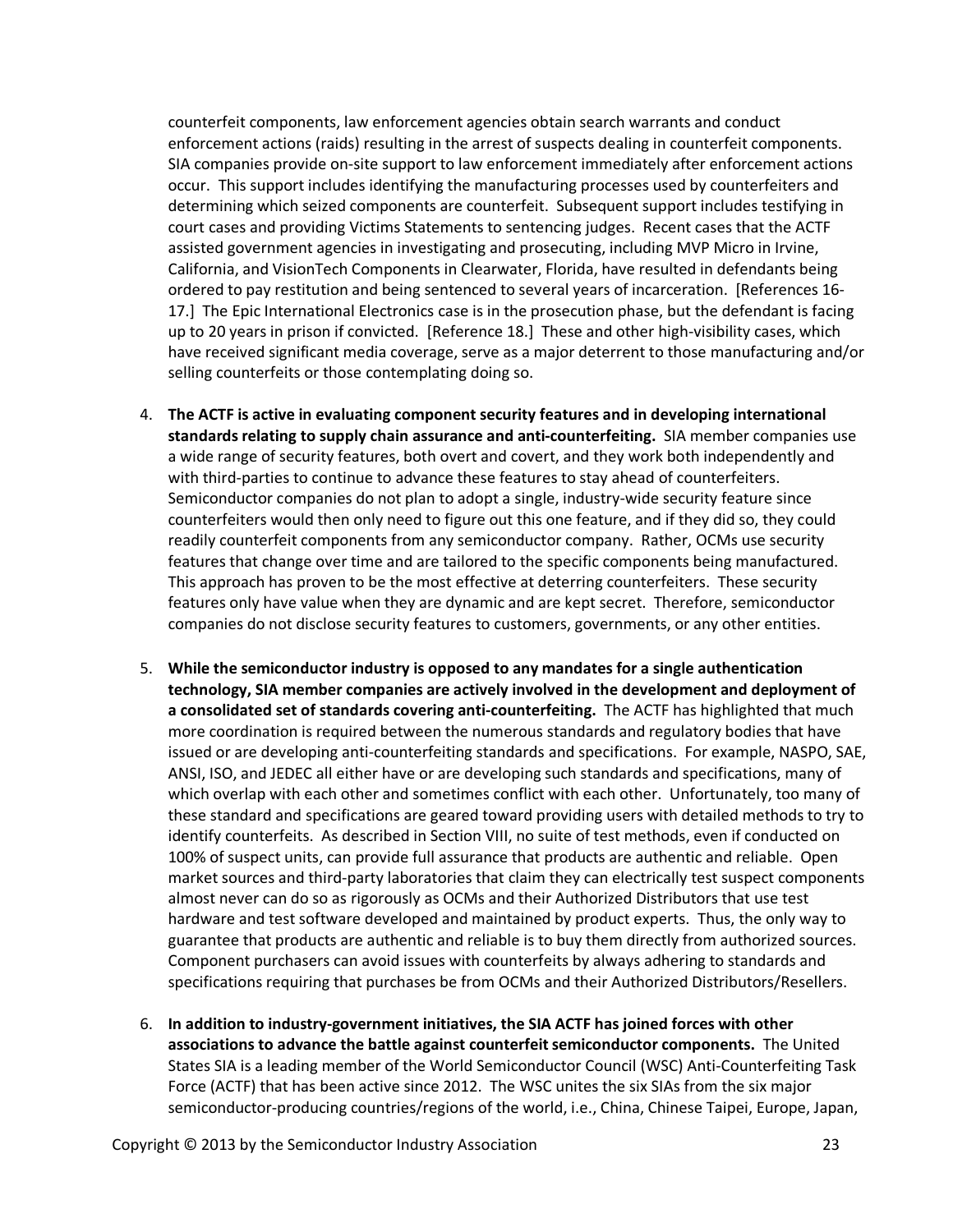Korea, and the United States. [Reference 25.] The WSC ACTF recognizes that the counterfeit semiconductor problem cannot be solved by any one country, but rather requires worldwide strategies and initiatives focused on both the supply and demand for counterfeits. The WSC ACTF is reviewing best practices identified by individual SIAs and is working to deploy them more broadly. This requires extensive interaction with governments worldwide, and a key forum for formalizing these interactions is the Government and Authorities Meeting on Semiconductors (GAMS), which is held annually. [Reference 27.] In addition to working with the WSC ACTF and GAMS, the SIA ACTF interfaces with other associations involved in anti-counterfeiting initiatives, including the Electronic Components Industry Association (ECIA), the Aerospace Industries Association (AIA), and the US Chamber of Commerce. [References 28-30.]

7. **When an OCM discovers that an open market supplier is erroneously indicating they are an Authorized Distributor, the OCM will typically take legal action to stop this misrepresentation.** This is an ongoing problem since open market suppliers continuously establish websites that are intended to make customers think they are Authorized Distributors. For example, when broker websites have banners and/or line cards showing OCMs' logos, the OCMs will issue cease and desist letters. In most cases, brokers will promptly remove OCMs' logos from their websites. In rare cases when brokers do not do so, additional legal actions are taken to prevent brokers from continuing to infringe logos and to deceive customers. In addition, as previously detailed, the SIA ACTF promotes use of the Electronics Authorized Directory so that customers can easily identify Authorized Distributors for all major OCMs. [Reference 13.]

#### <span id="page-24-0"></span>**XV. Summary of How to Win the Battle Against Counterfeit Semiconductors**

The key to winning the battle against counterfeit semiconductors is elegantly simple: Exclusively buy semiconductor products either directly from the Original Component Manufacturer (OCM) or directly from the OCM's Authorized Distributors/Resellers. By eliminating poor purchasing practices that allow or even encourage procurement from the open market, the Original Equipment Manufacturers (OEMs) and their Contract Manufacturers (CMs) can avoid encountering counterfeits. The OEMs/CMs that procure components exclusively through authorized sources, including Authorized Aftermarket Distributors/Manufacturers, will also eliminate the need to conduct costly, time-consuming, and errorprone authenticity testing. The Authorized Distributors for a given OCM can be easily found on the OCM's website. Alternatively, the following website sponsored by the Semiconductor Industry Association (SIA) provides instant access to Authorized Distributors for most component OCMs: [http://www.authorizeddirectory.com/.](http://www.authorizeddirectory.com/)

The critical importance of buying in-production semiconductor products from OCMs and their Authorized Distributors, and buying legacy products from OCM's Authorized Aftermarket Distributors/Manufacturers, is underscored by the many risks posed by buying components through the open market. As compared to the authorized market, the open market, including independent distributors, brokers, and Internet-based component exchanges, has far fewer controls over proper handling, storage, and transportation of components, and often lacks component traceability to the manufacturer. This lack of controls and traceability, along with the frequency and ease at which components move through this non-authorized supply chain, make the open market an easy target for counterfeiters to infiltrate to sell their illegal products that often have poor reliability. Semiconductor products purchased on the open market may be cheaper in the short-term than those bought from

Copyright © 2013 by the Semiconductor Industry Association 24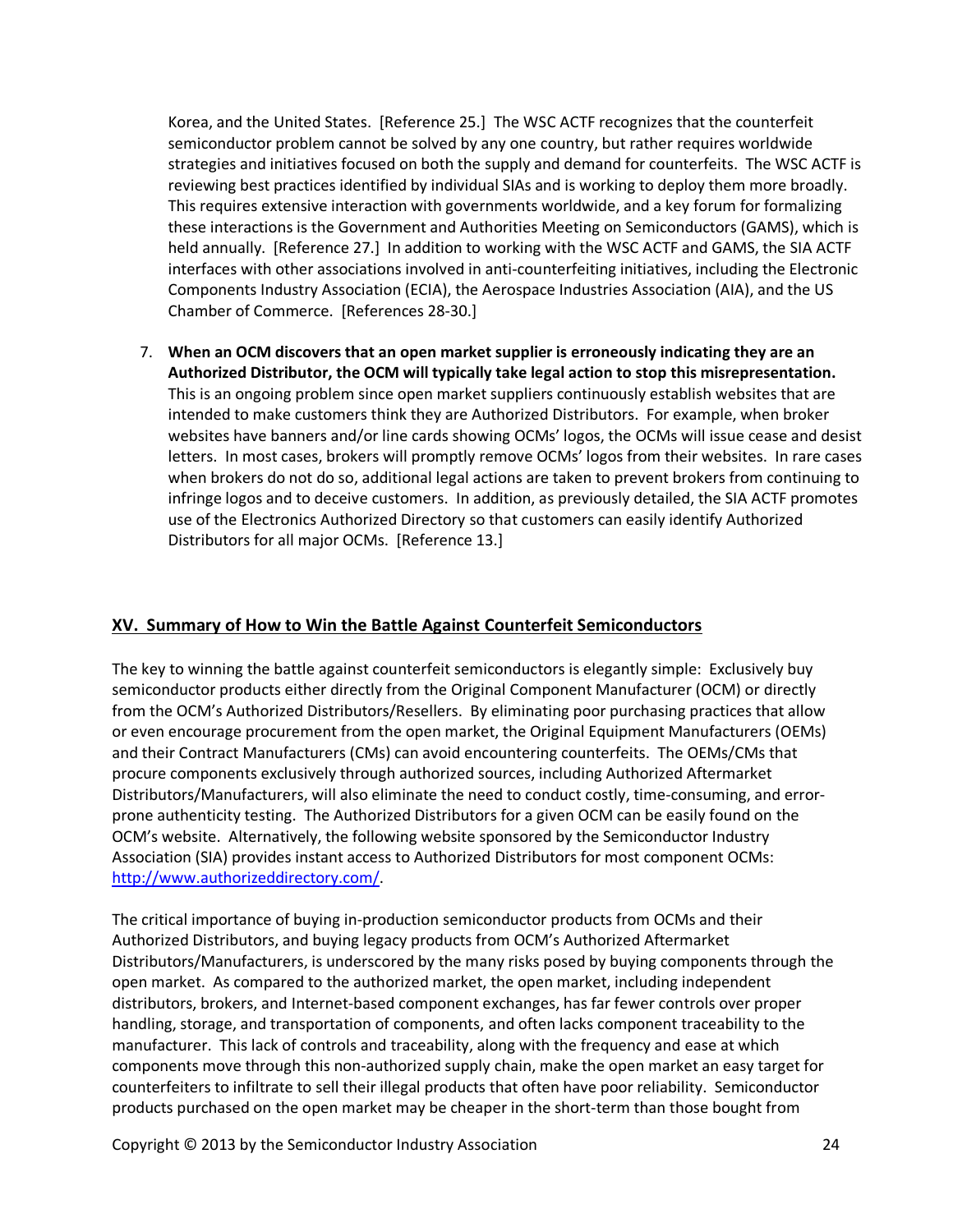authorized sources, but they can be far more expensive in the long-term if they are counterfeit and/or were improperly handled and stored, thus potentially resulting in major rework costs and high warranty or liability claims. OCMs and their authorized sources have extensive, proven systems for ensuring semiconductor products are authentic. Thus, OEMs/CMs that have procurement policies requiring purchases exclusively from OCMs and their authorized sources will consistently receive authentic products with high quality and reliability levels and full factory warranties. This in turn will protect the health, safety, and security of people throughout the world that count on reliable electronic products and systems in their daily lives.

#### <span id="page-25-0"></span>**XVI. References**

- **1.** "Defense Industrial Base Assessment: Counterfeit Electronics," published by the Department of Commerce's Bureau of Industry and Security, January 2010: [http://www.bis.doc.gov/defenseindustrialbaseprograms/osies/defmarketresearchrpts/final\\_counte](http://www.bis.doc.gov/defenseindustrialbaseprograms/osies/defmarketresearchrpts/final_counterfeit_electronics_report.pdf) rfeit electronics report.pdf.
- **2.** Semiconductor Industry Association website: <http://www.semiconductors.org/>.
- **3.** National Defense Authorization Act for Fiscal Year 2012, H.R. 1540, Section 818: [http://www.gpo.gov/fdsys/pkg/BILLS-112hr1540enr/pdf/BILLS-112hr1540enr.pdf.](http://www.gpo.gov/fdsys/pkg/BILLS-112hr1540enr/pdf/BILLS-112hr1540enr.pdf)
- **4.** US Customs and Border Protection press release on Operation Infrastructure: [http://cbp.gov/archived/xp/cgov/newsroom/news\\_releases/archives/2008\\_news\\_releases/feb\\_200](http://cbp.gov/archived/xp/cgov/newsroom/news_releases/archives/2008_news_releases/feb_2008/02222008.xml.html) [8/02222008.xml.html.](http://cbp.gov/archived/xp/cgov/newsroom/news_releases/archives/2008_news_releases/feb_2008/02222008.xml.html)
- **5.** US Customs and Border Protection press release on Operation Infrastructure II: [http://cbp.gov/archived/xp/cgov/newsroom/news\\_releases/archives/2008\\_news\\_releases/nov\\_20](http://cbp.gov/archived/xp/cgov/newsroom/news_releases/archives/2008_news_releases/nov_2008/11202008_7.xml.html) [08/11202008\\_7.xml.html.](http://cbp.gov/archived/xp/cgov/newsroom/news_releases/archives/2008_news_releases/nov_2008/11202008_7.xml.html)
- **6.** IHS ISuppli press release, "Top 5 Most Counterfeited Parts Represent a \$169 Billion Potential Challenge for Global Semiconductor Market," April 4, 2012: [http://www.isuppli.com/Semiconductor-Value-Chain/News/Pages/Top-5-Most-Counterfeited-Parts-](http://www.isuppli.com/Semiconductor-Value-Chain/News/Pages/Top-5-Most-Counterfeited-Parts-Represent-a-$169-Billion-Potential-Challenge-for-Global-Semiconductor-Market.aspx)[Represent-a-\\$169-Billion-Potential-Challenge-for-Global-Semiconductor-Market.aspx](http://www.isuppli.com/Semiconductor-Value-Chain/News/Pages/Top-5-Most-Counterfeited-Parts-Represent-a-$169-Billion-Potential-Challenge-for-Global-Semiconductor-Market.aspx).
- **7.** Background Memo: "Senate Armed Services Committee Hearing on Counterfeit Electronic Parts in the Department of Defense's Supply Chain," November 8, 2011: [http://www.levin.senate.gov/newsroom/press/release/background-memo-senate-armed-services](http://www.levin.senate.gov/newsroom/press/release/background-memo-senate-armed-services-committee-hearing-on-counterfeit-electronic-parts-in-the-dod-supply-chain)[committee-hearing-on-counterfeit-electronic-parts-in-the-dod-supply-chain.](http://www.levin.senate.gov/newsroom/press/release/background-memo-senate-armed-services-committee-hearing-on-counterfeit-electronic-parts-in-the-dod-supply-chain)
- **8.** Oral Testimony of SIA President Brian Toohey during the Senate Armed Services Committee Hearing on Counterfeit Electronic Parts in the Department of Defense's Supply Chain, November 8, 2011: [http://www.semiconductors.org/news/2011/11/08/news\\_2011/sia\\_president\\_testifies\\_at\\_senate\\_](http://www.semiconductors.org/news/2011/11/08/news_2011/sia_president_testifies_at_senate_armed_services_committee_on_dangers_of_counterfeit_chips/) armed services committee on dangers of counterfeit chips/.
- **9.** Business Week article and video from October 13, 2008: http://images.businessweek.com/ss/08/10/1002 counterfeit\_narrated/index.htm.
- **10.** MIL-HDBK-217F: "Military Handbook Reliability Prediction of Electronic Equipment," December, 1991: <http://www.sre.org/pubs/Mil-Hdbk-217F.pdf>.
- **11.** SAE AS5553, "Counterfeit Electronic Parts; Avoidance, Detection, Mitigation, and Disposition," available for purchase at <http://www.sae.org/>.

Copyright © 2013 by the Semiconductor Industry Association 25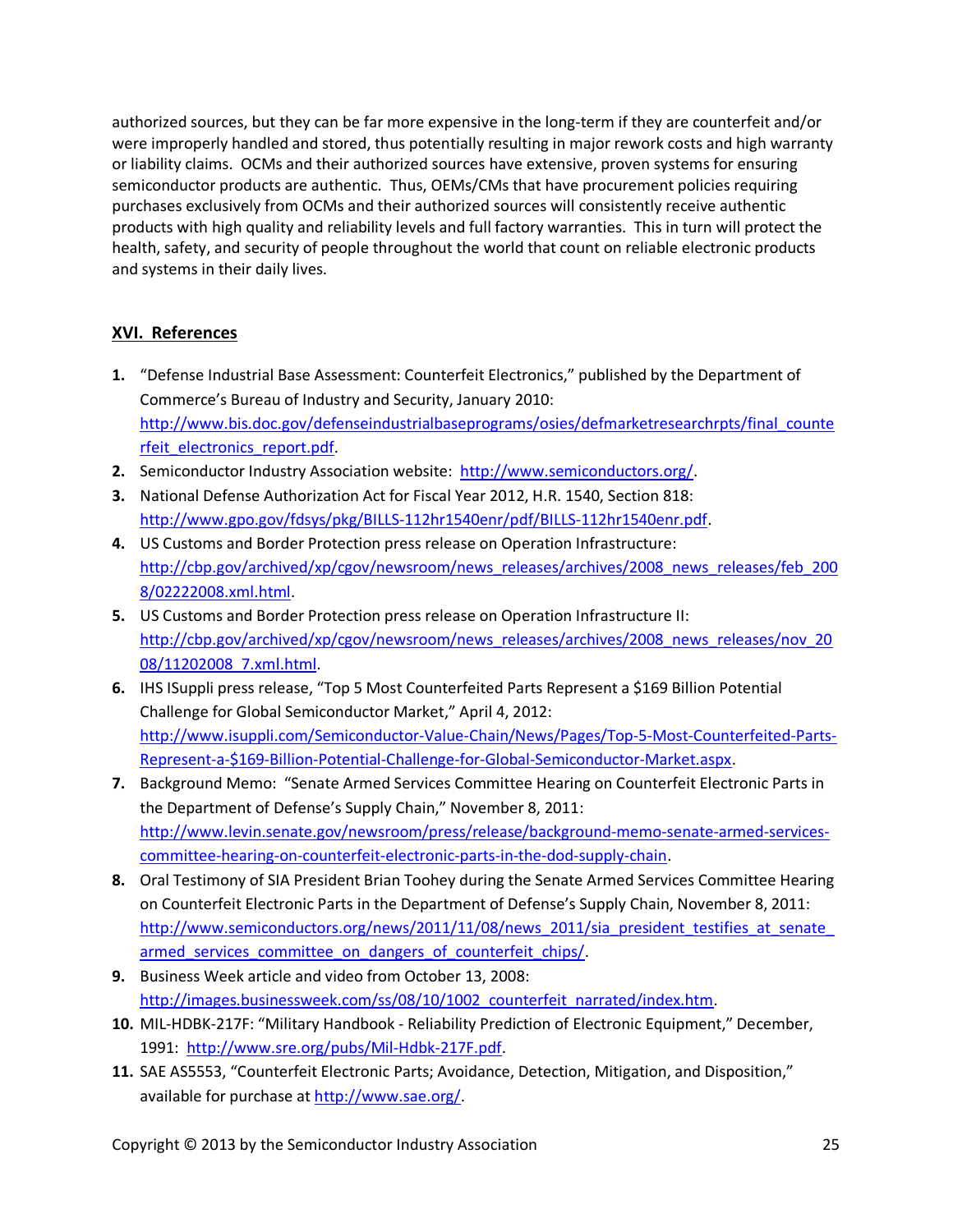- **12.** IDEA-STD-1010. "Acceptability of Electronic Components Distributed in the Open Market," available for purchase at <http://www.idofea.org/>.
- **13.** Electronics Authorized Directory: [http://www.AuthorizedDirectory.com/.](http://www.authorizeddirectory.com/)
- **14.** "Senate Armed Services Committee Hearing on Counterfeit Electronic Parts in the Department of Defense's Supply Chain," Slide 01, November 8, 2011: [http://www.armed](http://www.armed-services.senate.gov/statemnt/2011/11 November/Documents 11-08-11/1.pdf)[services.senate.gov/statemnt/2011/11%20November/Documents%2011-08-11/1.pdf.](http://www.armed-services.senate.gov/statemnt/2011/11 November/Documents 11-08-11/1.pdf)
- **15.** Federal Bureau of Investigation press release on the J.J. Electronics case: <http://www.fbi.gov/losangeles/press-releases/2009/la012109a.htm>.
- **16.** US Department of Justice press release on the VisionTech Components case: <http://www.justice.gov/usao/dc/news/2011/oct/11-472.html>.
- **17.** US Department of Justice press release on the MVP Micro case: <http://www.justice.gov/usao/dc/news/2012/feb/12-065.html>.
- **18.** US Department of Justice press release on the Epic International Electronics case: [http://www.justice.gov/opa/pr/2013/July/13-crm-790.html.](http://www.justice.gov/opa/pr/2013/July/13-crm-790.html)
- **19.** Government-Industry Data Exchange Program: <http://www.gidep.org/>.
- **20.** Government Accountability Office (GAO) Department of Defense (DoD) Supply Chain Report: "Suspect Electronic Parts Can Be Found on Internet Purchasing Platforms," February 2013: <http://www.gao.gov/assets/590/588736.pdf>.
- **21.** JEDEC Standard JESD48C: "Product Discontinuance," December 2011, available for download after registration at [http://www.jedec.org/.](http://www.jedec.org/)
- **22.** Counterfeit Electronic Parts and Electronic Supply Chain Symposium: <http://www.smta.org/counterfeit/>.
- **23.** Diminishing Manufacturing Sources and Material Shortages (DMSMS) Conference: <http://www.dmsms2012.com/>.
- **24.** Customs and Border Protection (CBP) Centers of Excellence and Expertise (CEE): [http://www.cbp.gov/linkhandler/cgov/trade/trade\\_transformation/industry\\_int/cee\\_overview.ctt/c](http://www.cbp.gov/linkhandler/cgov/trade/trade_transformation/industry_int/cee_overview.ctt/cee_overview.pdf) [ee\\_overview.pdf](http://www.cbp.gov/linkhandler/cgov/trade/trade_transformation/industry_int/cee_overview.ctt/cee_overview.pdf)*.*
- **25.** Customs and Border Protection (CBP) Intellectual Property Rights (IPR) Fiscal Year 2012 Seizure Statistics: [http://www.cbp.gov/xp/cgov/trade/priority\\_trade/ipr/](http://www.cbp.gov/xp/cgov/trade/priority_trade/ipr/).
- **26.** World Semiconductor Council website: <http://www.semiconductorcouncil.org/wsc/>.
- **27.** Government and Authorities Meeting on Semiconductors: [http://www.semiconductors.org/news/2012/08/27/trade-article/13th-government-and-authorities](http://www.semiconductors.org/news/2012/08/27/trade-article/13th-government-and-authorities-meeting-on-semiconductors-gams-sept.-24-28-2012/)[meeting-on-semiconductors-gams-sept.-24-28-2012/](http://www.semiconductors.org/news/2012/08/27/trade-article/13th-government-and-authorities-meeting-on-semiconductors-gams-sept.-24-28-2012/).
- **28.** Electronic Components Industry Association: <http://www.eciaonline.org/default.aspx>.
- **29.** Aerospace Industries Association: <http://www.aia-aerospace.org/>.
- **30.** US Chamber of Commerce: [http://www.uschamber.com/.](http://www.uschamber.com/)